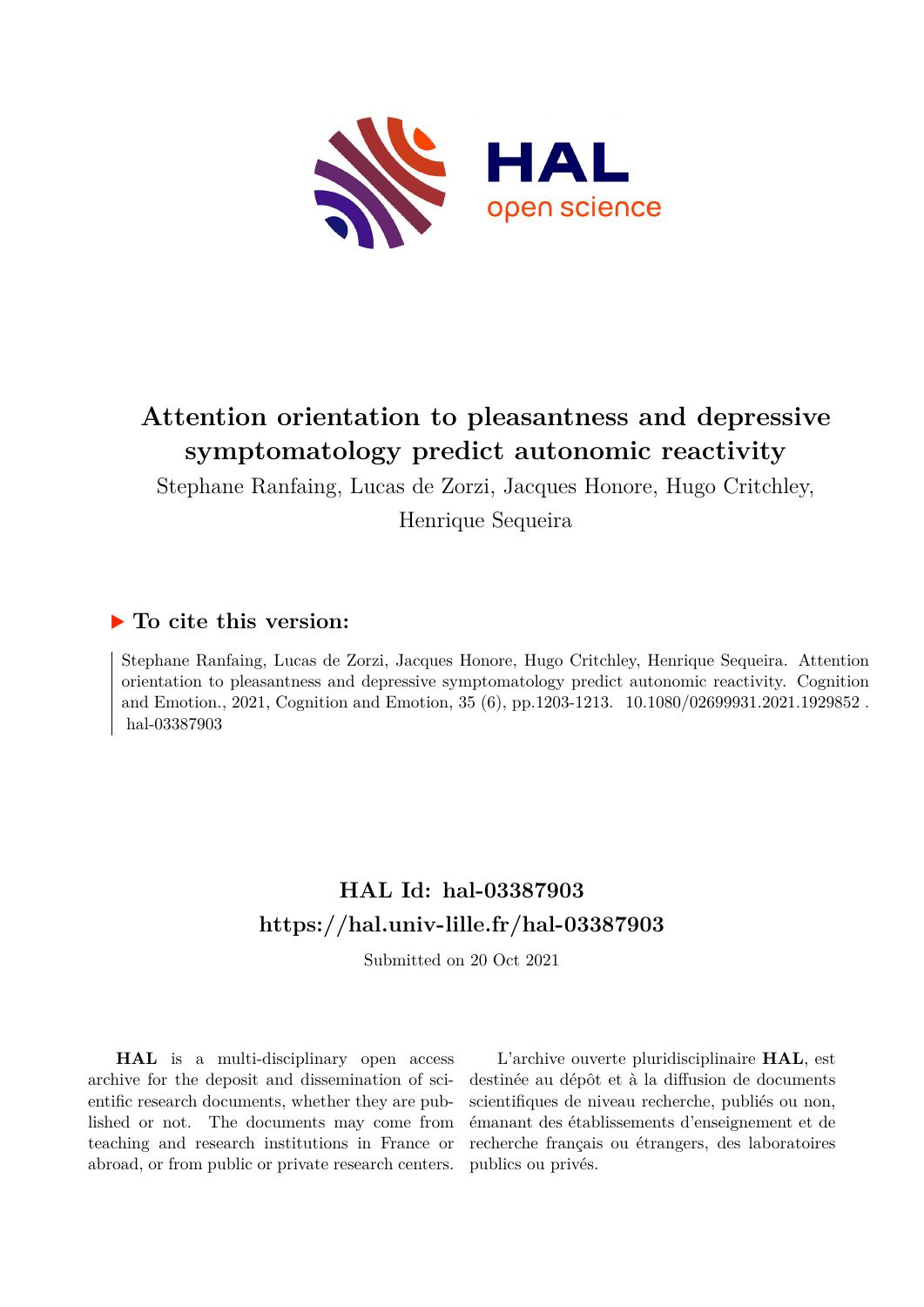| $\mathbf{1}$   | <b>Attention Orientation to Pleasantness and Depressive</b>                                                                                                       |
|----------------|-------------------------------------------------------------------------------------------------------------------------------------------------------------------|
| $\overline{2}$ | <b>Symptomatology Predict Autonomic Reactivity</b>                                                                                                                |
| 3              |                                                                                                                                                                   |
| 4              | Stéphane Ranfaing <sup>a*</sup> , Lucas De Zorzi <sup>a*</sup> , Jacques Honoré <sup>a</sup> , Hugo Critchley <sup>b,c</sup> and Henrique Sequeira <sup>a,§</sup> |
| 5              |                                                                                                                                                                   |
| 6              | <sup>a</sup> Univ. Lille, CNRS, UMR 9193 - SCALab - Sciences Cognitives et Sciences Affectives,                                                                   |
| 7              | F-59000 Lille, France                                                                                                                                             |
| 8              | <sup>b</sup> Clinical Imaging Sciences Centre, Brighton and Sussex Medical School, University of Sussex, United                                                   |
| 9              | Kingdom                                                                                                                                                           |
| 10             | <sup>c</sup> Sackler Centre for Consciousness Science, University of Sussex, United Kingdom; Psychiatry,                                                          |
| 11             | Brighton and Sussex Medical School, Brighton, United Kingdom.                                                                                                     |
| 12             | *These authors contributed equally to this work.                                                                                                                  |
| 13             | <sup>§</sup> Correspondence to: <i>Henrique.Sequeira@univ-lille.fr</i>                                                                                            |
| 14             |                                                                                                                                                                   |
| 15             | <i><b>Abstract</b></i>                                                                                                                                            |

 Depression is characterised by attentional bias to emotional information and dysregulated autonomic reactivity. Despite its relevance to understanding depressive mechanisms, the association between attentional bias and autonomic reactivity to emotional information remains poorly characterised. This study compared behavioural and autonomic responses to emotional images in 32 participants in whom subclinical depressive symptomatology was quantified using the Beck Depression Inventory. Pairs of emotional and neutral images (unpleasant-neutral, U-N; pleasant-neutral, P-N; neutral-neutral, N-N) were presented while attentional indices (eye movements) and autonomic activity (skin conductance responses, SCRs; heart rate, HR) were recorded. Results showed that all recorded ocular parameters indicated a preferential orientation and maintenance of attention to emotional images. SCRs were associated with a valence effect on fixation latency: lower fixation latency to pleasant stimuli leads to lower SCRs whereas the opposite was observed for unpleasant stimuli. Finally, stepwise linear regression analysis revealed that latency of fixation to pleasant images and scores of depression predicted SCRs of participants. Thus, our research reveals an association between autonomic reactivity and attentional bias to pleasant information, on the one hand, and depressive symptomatology on the other. Present findings therefore suggest that depressive individuals may benefit from attention training towards pleasant information in association with autonomic biofeedback procedures.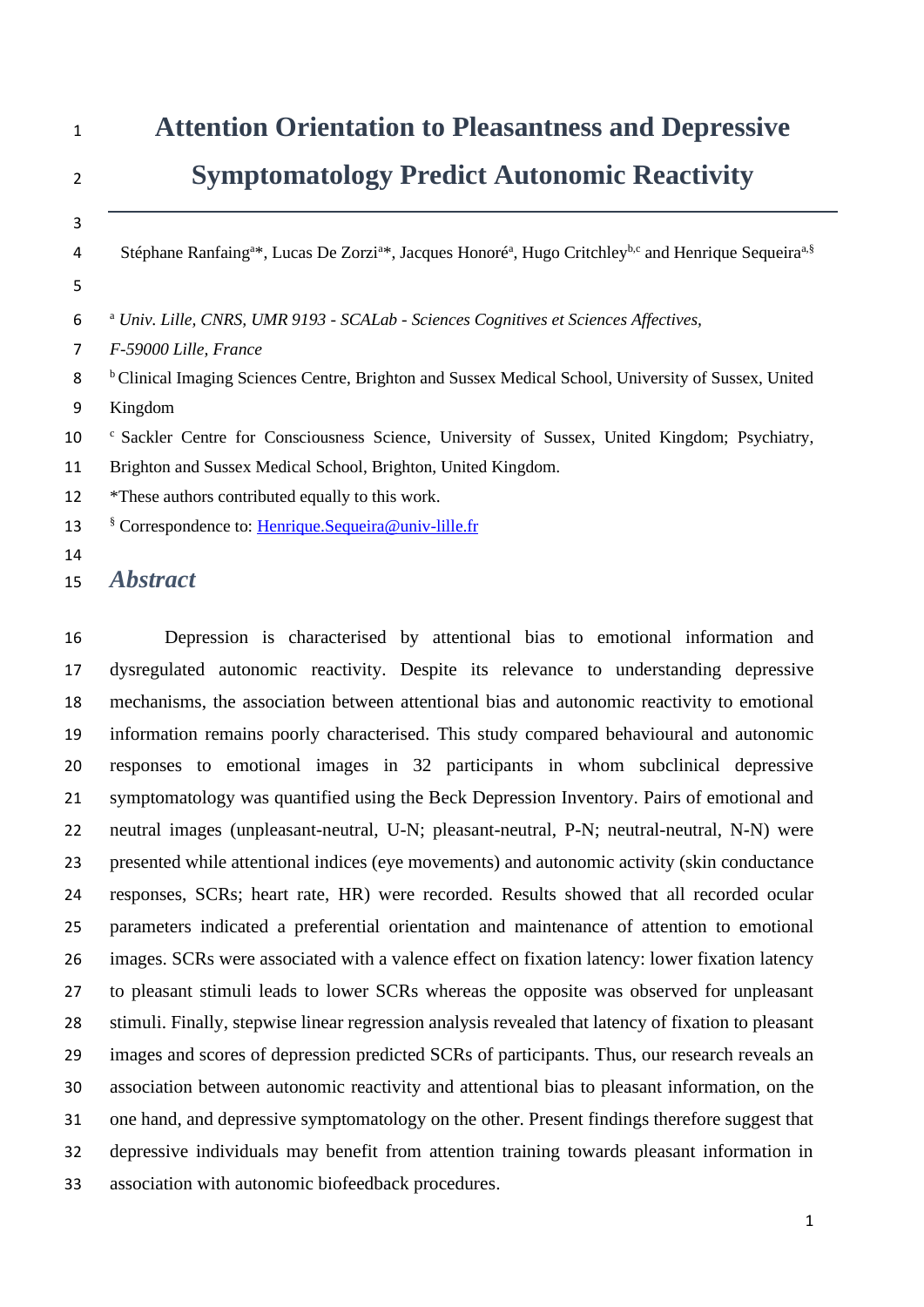- **Keywords:** Emotion, Depression, Attention bias, Eye movements, Autonomic responses, skin
- conductance.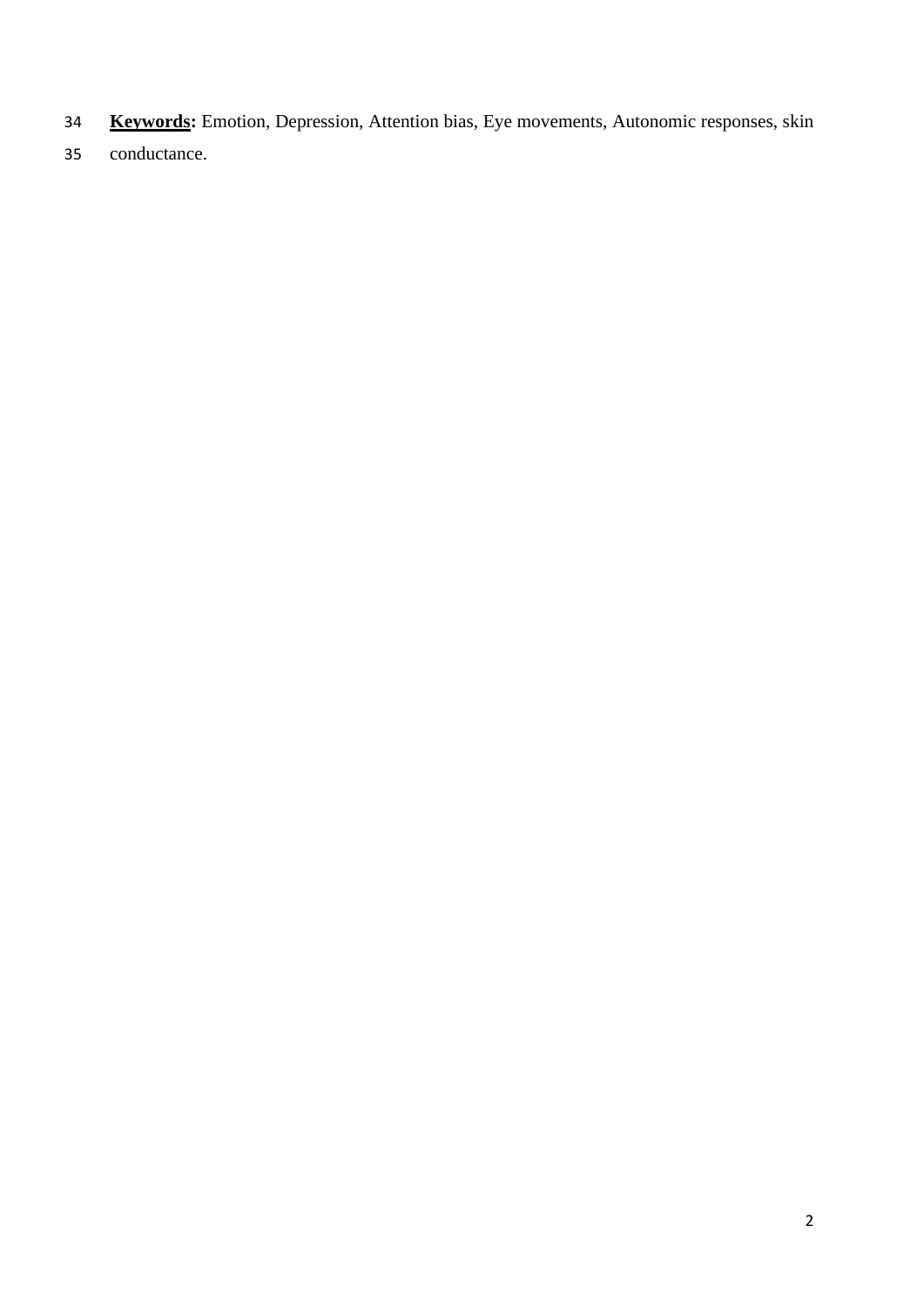## **Introduction**

 Healthy individuals mobilise privileged attentional resources toward emotional information (Vuilleumier, 2015) and express associated autonomic and behavioural responses (Damasio, 2000). However, abnormalities in the amount of attention dedicated to emotional information are implicated in the etiology and maintenance of depressive symptomatology (Gotlib and Joormann, 2010). For mood-congruent information, depressed individuals are characterised by biases at all stages of attentional processing (Ingram et al., 1998). Meta- analysis reveals that, in depression, attentional bias toward negative information is observed for verbal and non-verbal stimuli, in both clinical and subclinical populations (Peckham et al., 2010). It is also reported that, in depression, less attention is dedicated to pleasant information (Duque & Vázquez, 2015). This may reflect an absence of the 'protective bias' toward positive 47 stimuli that is usually observed in healthy or non-dysphoric individuals (Shane & Peterson, 2007). Furthermore, attentional bias to pleasant information is found to correlate negatively with the onset of depressive symptomatology, and is associated with greater trait resilience. Hence, attentional bias to pleasant information can be considered as an index of adaptive emotion regulation (Thoern et al., 2016). Conversely, reduced attentional bias to pleasant material increases vulnerability to stress-related psychopathology (Fox et al., 2010). In brief, individuals with depressive symptomatology show greater orientation and maintenance of attention towards unpleasant stimuli and reduced orientation towards pleasant stimuli (Gotlib and Joormann, 2010).

 The dot probe task is one established approach for measuring the time course of attentional processes in depression (MacLeod et al., 1986). Here, the participant views a pair of stimuli, usually one emotional and one neutral image, which are immediately followed by a stimulus ('probe'), which appears at the location of one of two images. The participant is instructed to make a reaction time response to the probe. Emotional attentional bias to it expressesfaster responses on trials when the probe is presented in the location of the emotional compared to the neutral image. This task and variations of it has become a gold standard for investigating attentional bias and its time course. However, the use of reaction times does not allow direct measurement of the attention span and has recently been criticised regarding its psychometric properties (Chapman et al., 2019). As an alternative, measures of eye movements can provide a more direct index of attentional deployment. In depressed individuals, they showed an increased attention to negative stimuli and decreased attention to positive stimulation when compared to nondepressed individuals (Armstrong & Olatunji,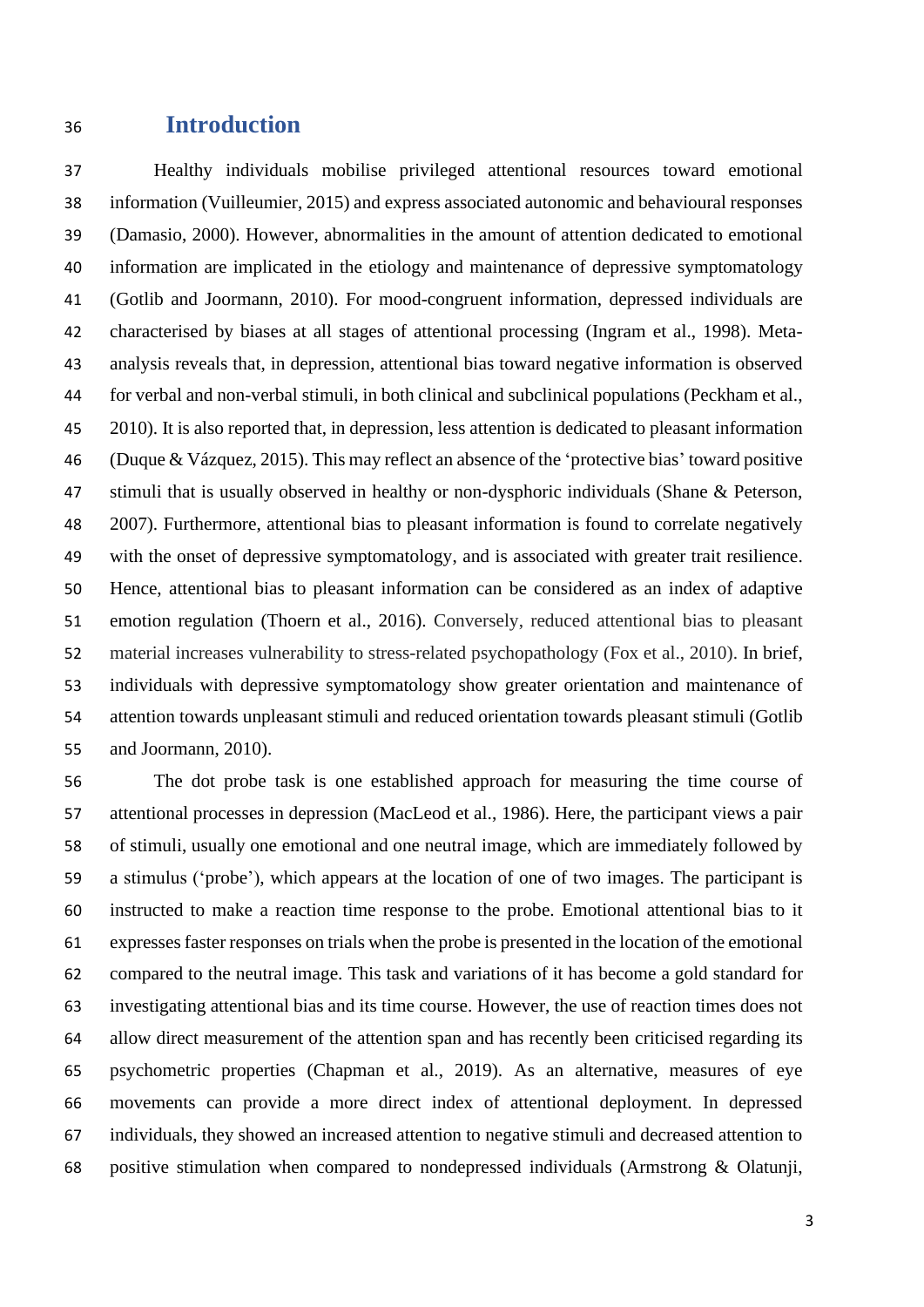2012). Eye movements can reflect both orienting (e.g. initial orientation and latency to first 70 fixation) and maintenance (e.g. number of fixations, or total duration of fixation; Duque  $\&$  Vazquez, 2015) components of attention, as well as attentional reorientation to stimuli. Indeed, unlike reaction times, eye movements allow the continuous measurement of attentional processes and can thus better characterise attention biases to emotional stimuli. A few studies in the literature have investigated the psychometric properties of eye movement indices and most of them used different stimuli, paradigm or sample characteristics (Waechter et al., 2014; Lazarov et al., 2016, Skinner et al., 2018, Sears et al., 2019). Although there are still mixed results for the early attention cues (Skinner et al., 2018), the results for indices of maintenance of attention such as total fixation time and number of fixations appear encouraging concerning psychometrics properties (Sears et al., 2019). Consequently, some authors suggest that eye‐tracking measures of attentional bias may have better overall psychometric properties as compared than traditional RT measures of attentional bias for children and adults (Chong & Meyer, 2020).

 Depressive symptoms are associated with altered patterns of autonomic activity, which has been related to a disengagement from emotional information (Bylsma et al., 2008). Increases in electrodermal activity (Branković, 2008), skin temperature and respiratory frequency (Wenzler et al., 2017) and decreases in heart rate variability (HRV; Kemp et al., 2010) are reported. However, across studies of depression, there is heterogeneity in autonomic reactivity to emotive stimuli, which remains to be clarified. We propose this heterogeneity may reflect individual differences in attentional focus (De Zorzi et al., 2021). For example, depressed individuals show heightened electrodermal reactivity only for stimuli in direct attentional focus (i.e., central vision) and not for stimulation presented in peripheral vision (De Zorzi et al. 2020). More generally, attentional processes are linked to the modulation of autonomic activity. Thus, electrodermal activity, notably the amplitude of sympathetic skin conductance responses (SCRs), is related to attention-orientation behaviours and reflects focused attention to new stimuli and their salience (Boucsein, 2012). Similarly, HRV, reflecting both parasympathetic and sympathetic influences on heart rate, is also considered as an objective indicator of attentional processes. In this context, superior selective or sustained attention is associated with increased HRV, particularly in the dominant high- frequency range (HF-HRV, indexing vagal parasympathetic autonomic activity) (Suess & Porges, 1994). Interoceptive feedback of autonomic bodily signals also influences emotional and attentional processes (Critchley & Harrison, 2013). Altered sensitivity to bodily arousal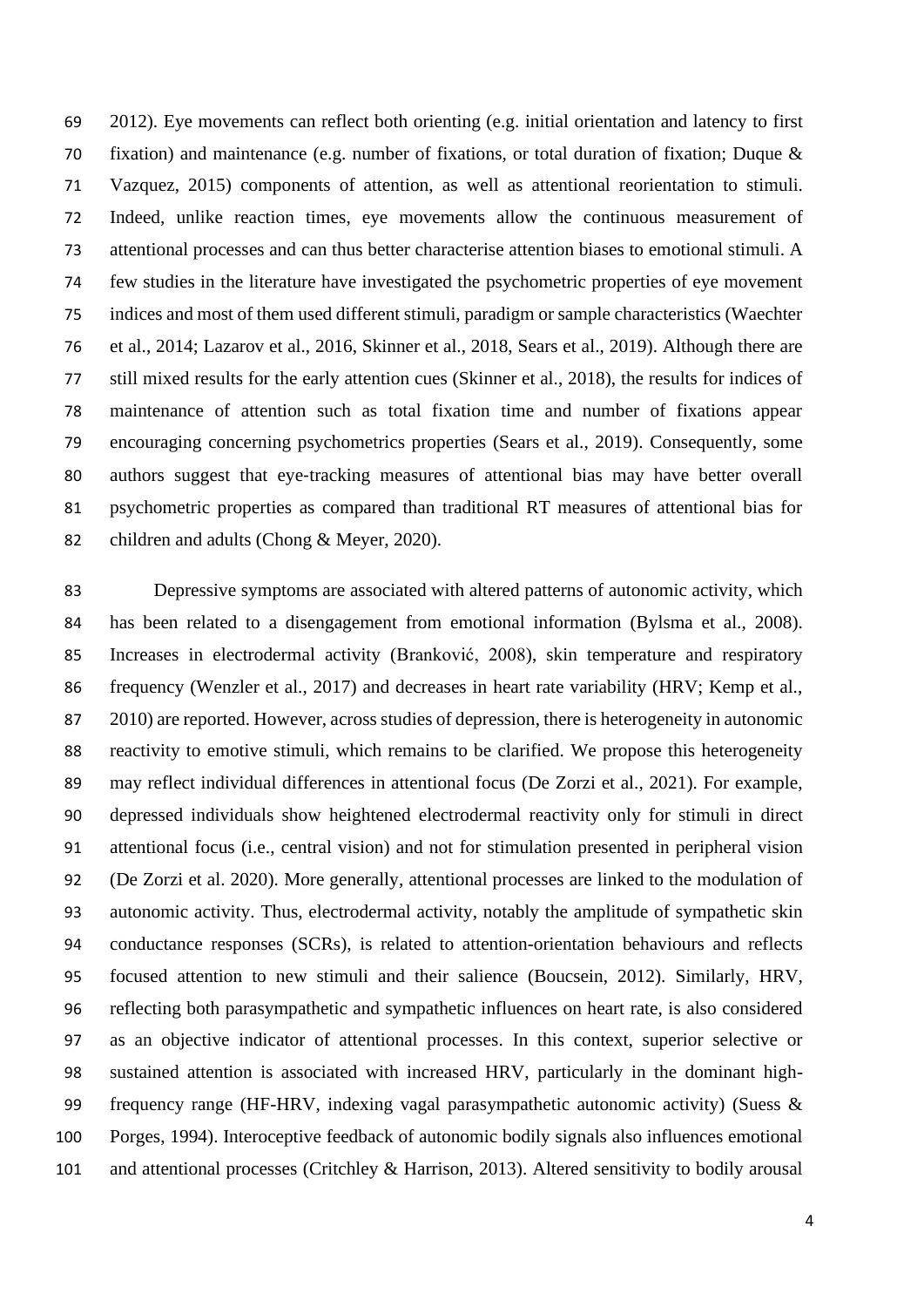is observed in depression (Paulus & Stein, 2010). As depressive individuals suffer from attentional disturbance when emotional information is involved, the use of a task allowing to measure attentional processes appears relevant in the study of their autonomic reactivity to emotion.

 The present study aimed to characterise the association of attentional bias and autonomic reactivity to emotional information in individuals expressing different levels of depression. To this end, in an original paradigm, we presented pairs of emotional and neutral images, at 109 near eccentricities within left  $(-12^{\circ})$  and right  $(+12^{\circ})$  visual fields. Eye movements were recorded to enable the tracking of attentional deployment toward one or other images, while we simultaneously measured autonomic variables (SCR and HR). Accordingly, we hypothesised that: 1) Attention will be preferentially directed to emotional images in all participants; 2) attentional bias to emotional information will be associated with autonomic reactivity (SCR and HR responses); 3) depressive symptoms will be associated with greater attention towards unpleasant stimuli and reduced orientation towards pleasant stimuli on the one hand, and with autonomic reactivity on the other hand.

## **Method**

### *Participants*

 Thirty-four healthy unmedicated participants were recruited through an online questionnaire. All were French speakers, right-handed and had normal or corrected-to-normal vision. Individuals with a history of neurological disorders or regular and/or recent illicit drug consumption were not included. Two participants were excluded due to recording problems, giving a sample of 32 participants (24 females and 8 males; **Table 1**). Each participant provided 124 an informed consent statement and received a 20  $\epsilon$  compensation for his or her participation. This study was approved by the Ethics Committee of Université de Lille [Référence: 2019-352- S73], and conducted in accordance with the Declaration of Helsinki at Faculté de Medecine, Pôle Recherche, Université de Lille, France.

#### **[Insert Table 1 about here]**

### *Stimuli and Apparatus*

 The stimuli used were pairs of images of emotional or neutral scenes selected from the International Affective Pictures System (IAPS; Lang, Bradley, & Cuthbert, 2008), which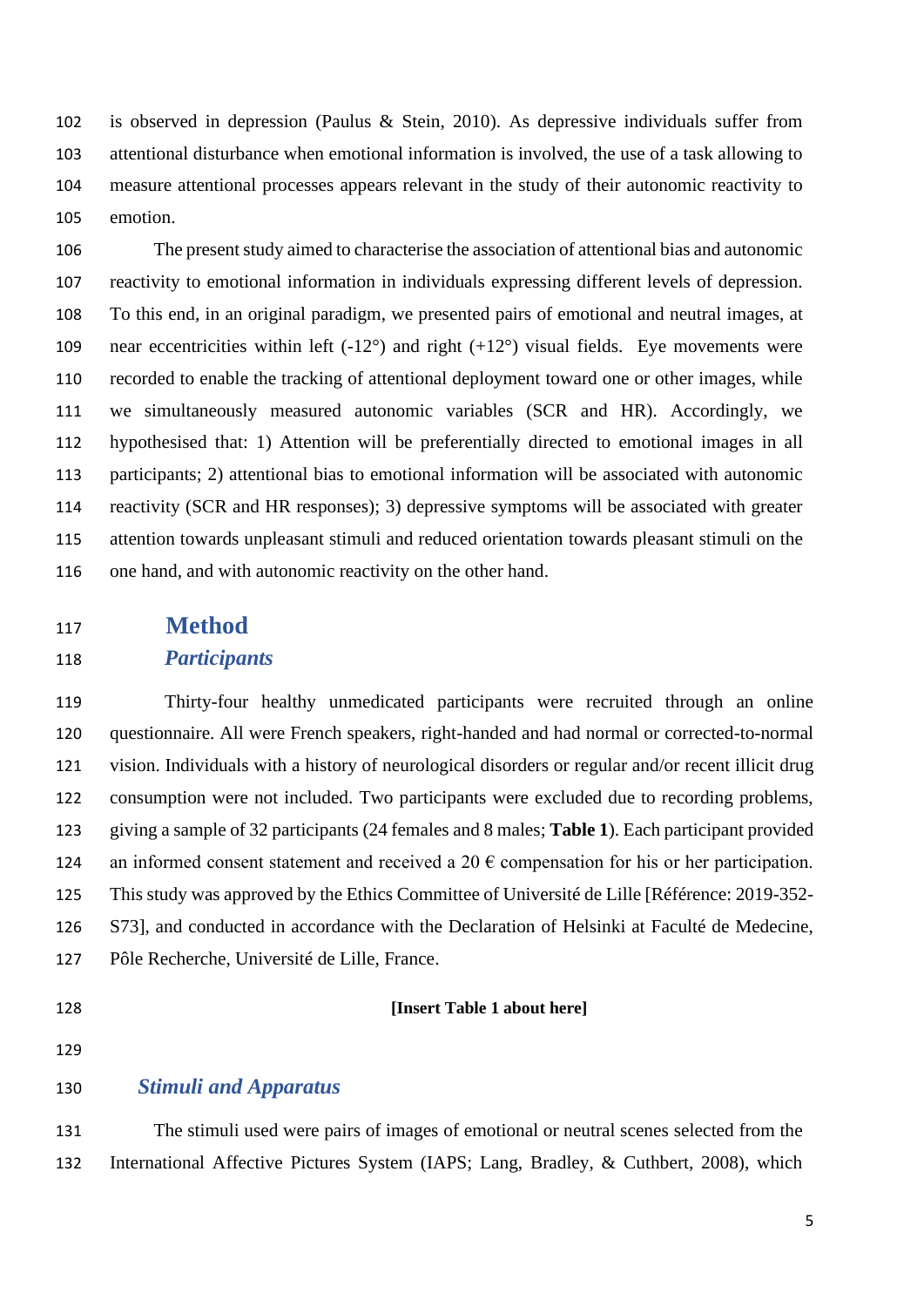provides standardised *a priori* values for each image on valence and arousal dimensions. One value is provided for men, and another for women. Given the recognised differences in gender-based emotional assessments (Bradley, Codispoti, Cuthbert, & Lang, 2001), we performed two image selections adapted to each gender, but resulting in equivalent valence and arousal values. Ninety-six images were selected and used to build three kinds of pairs: 16 unpleasant-neutral pairs (|UN|), 16 pleasant-neutral pairs (|PN|) and 16 neutral-neutral pairs (|NN|). In order to control the salience of the two images that made up each pair, the difference of valence and arousal between the two images constituting each pair were calculated. These within-pairs differences significantly differed between the three kinds of pairs on their *a prioi* 142 valence values (*women*: | U - N | = 2.56, | P - N | = 2.47, | N - N | = 0.54, F<sub>1,15</sub> = 290,196; p < 143 0.001; *men*:  $| U - N | = 2.65$ ,  $| P - N | = 2.28$ ,  $| N - N | = 0.40$ ,  $F_{1,15} = 640.406$ ;  $p < 0.001$ ), and 144 on their arousal *a prioi* values (*women* :  $| U - N | = 2.74$ ,  $| P - N | = 2.80$ ,  $| N - N | = 0.50$ ,  $F_{1,15}$ 145 = 263.916;  $p < 0.001$ ; and *men*: | U - N | = 2.48, | P - N | = 2.67, | N - N | = 0.54,  $F_{1,15}$  = 232.177; p < 0.001) with higher within-pairs difference for |UN| and |PN| pairs than |NN| ones, 147 but there were no differences between [UN] and [PN] pairs. For each pair of images, no within- pairs differences of valence or arousal was observed between the selections for men and 149 women (all Fs < 0.275 and ps > 0.609). For each image, the angular size  $(12^{\circ}x8^{\circ})$ , the energy across spatial frequencies (Delplanque, N'diaye, Scherer, & Grandjean, 2007) and the main physical properties were extracted (*ImageJ v1.50 software*), including the luminance and contrasts for the greyscale version and the RGB (red, green and blue) layers. No significant 153 differences were observed between the three sets of images for both genders (all ps  $> .20$ ). Thus, the image pairs differed only in terms of their emotional dimensions (see table in **Appendix Table S1**).

 Participants were seated at a fixed viewing distance of 60 cm from the projection screen (30 inches, 256 x 160 ppi, DELL 3007WFP HC), which was connected to a computer (DELL Optiplex 9020, Windows 7 Professional) that managed the presentation of the pairs of images. The images were displayed on a black background and each pair of images was presented 160 pseudo-randomly, based on a Latin squares design, at near visual eccentricities  $(-12^{\circ}, +12^{\circ})$ . The presentation of the 48 trials lasted approximately 15 minutes.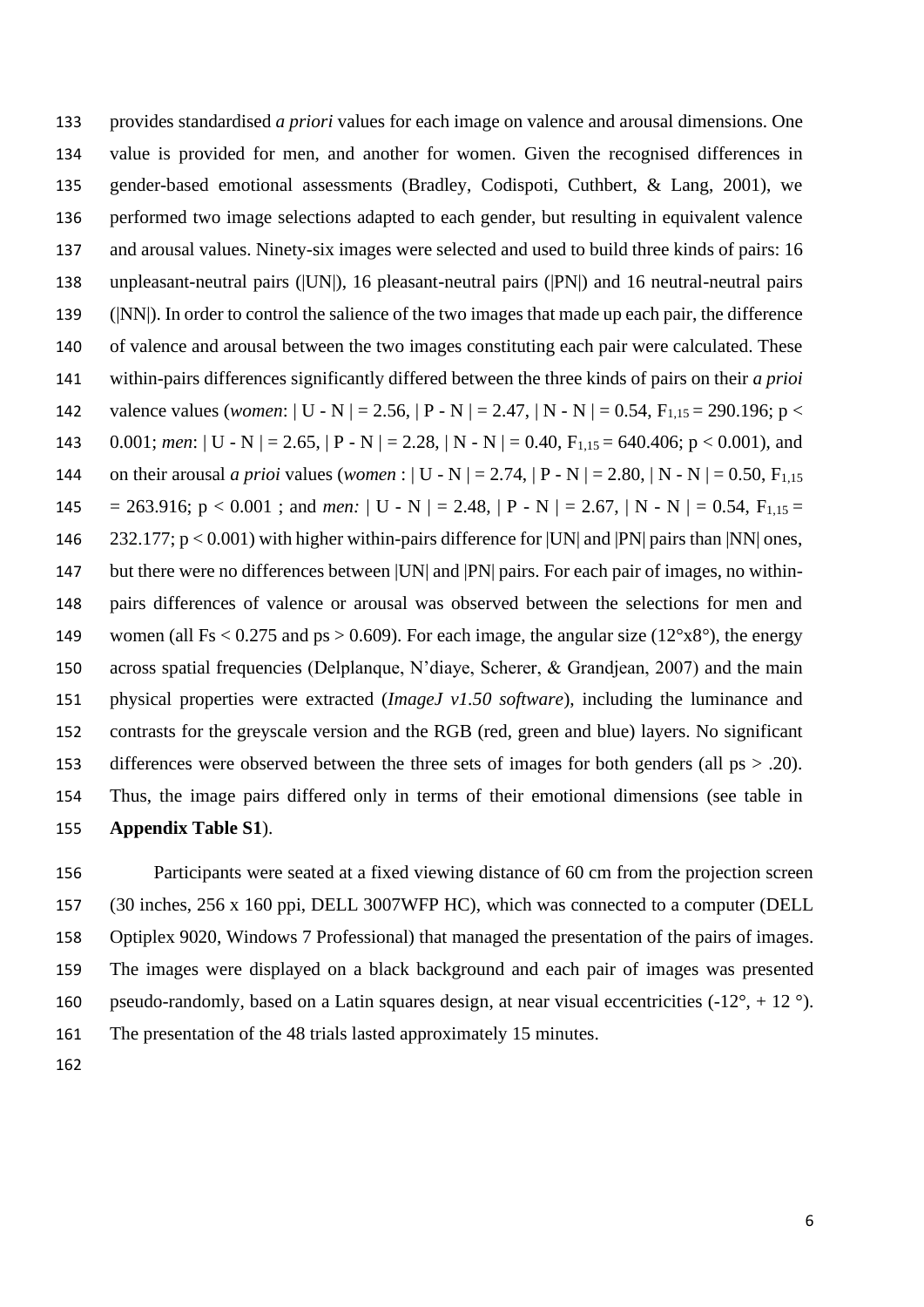### *Recordings*

 Anxiety state, trait and depressive scores were measured using French language versions of the State-Trait Anxiety Inventory (STAI-A & B; Spielberger, 1983) and Beck Depressive Inventory (BDI-II; Beck, Steer, & Brown, 1996) respectively.

 Regarding behavioural data, the eye movements were recorded using an eye tracker (SMI RED-m Eye Tracking System) connected to the projection computer with *SMI iView RED-m 2.11* software for an acquisition at 120 Hz. The skin conductance (SC) and electrocardiogram (ECG) were recorded during two minutes of baseline, during the task and over 2-minute recovery periods, using a BIOPAC MP35 system connected to a second computer (running *BIOPAC Student Pro 3.7* software) for an acquisition at 200 Hz. SC was recorded using bipolar Ag/AgCl surface electrodes (BIOPAC EL507) pre-gelled with an isotonic electrolyte (0.05 molar NaCl) and attached to the palmar side of the middle phalanges of the index and middle fingers of the participant's non-dominant hand. SC was measured with a gain of 5 µS/V and a 10 Hz low-pass filter. The ECG was recorded using a DI modified bypass placing the Ag/AgCl pre-gelled (BIOPAC EL503, 7% NaCl) surface electrodes on the participant's left and right wrists and with a band-pass filter set between 0.5 and 66.5 Hz. At the end of the experiment, the participant was required to review each of the images and to rate them individually for valence and arousal values using two nine-point SAM scales (Self- Assessment Manikin; Bradley & Lang, 1994), ranging from 1, very unpleasant, to 9, very pleasant, and from 1, very calm, to 9, very arousing. Ratings were recorded with *OpenSesame* (Mathôt et al., 2012).

## *Procedure*

 The experimental procedure was divided into three steps. First, the SCR and ECG electrodes were attached and the participant was acclimatised to the experimental environment. The participant completed a psychometric measure of anxiety state (State Anxiety Inventory, STAI-A; Spielberger et al., 1993), then the task was again explained orally in full.

 Next*,* autonomic responses were recorded over a task-free 2-minute baseline period. This period was then followed by the main task, with recording of behavioural (eye-tracking) and autonomic responses together. The participant saw 48 pairs of images; 16 pairs of unpleasant-neutral |UN| images, 16 pairs of pleasant-neutral |PN| images and 16 pairs of neutral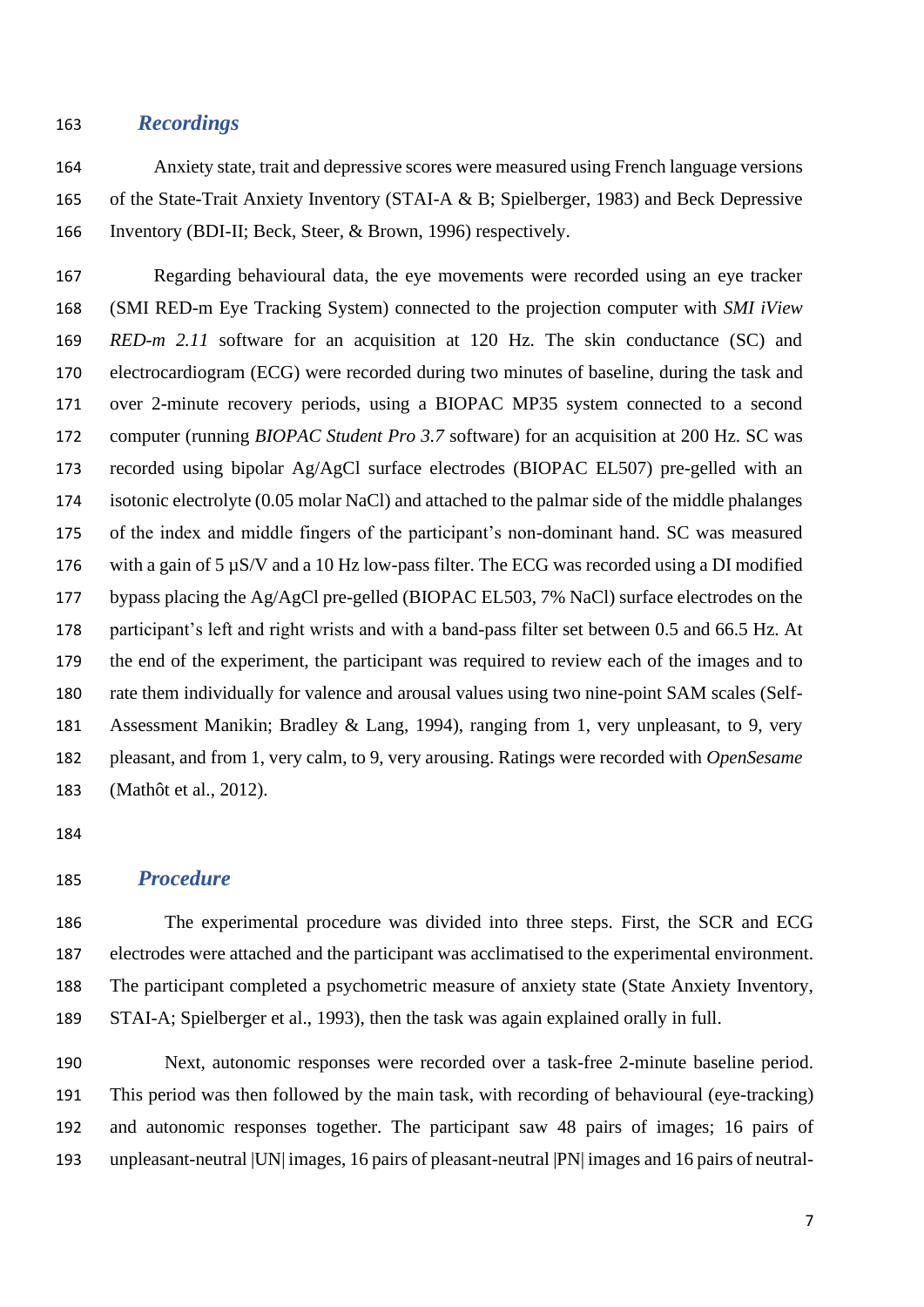neutral |NN| images presented in a pseudo-random order. Each trial had the following sequence: First, a central fixation cross was projected for a duration of 0.5 s then this was replaced by the probe; a digit number (between 1 and 9) replacing the fixing cross for 1 s. The participant was instructed to say this number as quickly as possible. As shown by Duque and Vazquez (2015), this procedure ensured that the participant watched the centre of the screen before the presentation of the stimuli. The procedure also helped maintain the participants' attention during the experimental phase. Following the presentation of the number, a pair of images was 201 presented simultaneously, at  $-12^{\circ}$  and  $+12^{\circ}$  on the projection screen for 3.5 s, followed by a black screen for a random duration between 9 to 13 s. Participants were invited to view the images naturally without any further requirements. The inter-stimulus interval (ISI) varied from 10.5 to 14.5 s; an ideal interval to avoid habituation inherent to autonomic responses, particularly electrodermal activity. After the task, we recorded autonomic activity during a 2- minute recovery period.

 Finally, to validate our selection of images, the participant was asked to rate the valence and arousal dimensions using the two 9-point SAM scales. These subjective ratings correspond to *a posteriori* values of images.

## *Data and Statistical Analyses*

 All trials containing eye movements before the onset of the image were rejected to exclude trials for which gaze is already directed to a image's side. Across all participants and conditions, 5.14% of the trials were rejected.

*Eye Movements*

216 Attentional deployment was assessed based on eye movements (*OpenGazeAndMouseAnalyzer*; Voßkühler et al., 2008). For initial fixation, the percentage of first fixation for each type of image (unpleasant, pleasant and neutral) in pairs (|UN| and |PN|) was calculated for each participant. In addition, total fixation duration, number and latency of fixations were recorded.

## *Conductance and Cardiac Activities*

222 SC and ECG variations initially sampled at 200 Hz, were down-sampled at 10 Hz using *LabChart7*. For the SC variations to the presentation of pairs of images, phasic waveforms were derived from the tonic signals with an offline 0.05 Hz high-pass filter using *AcqKnowledge 4.1* software. SCRs were analysed by computing the integrals of SC amplitude variations over time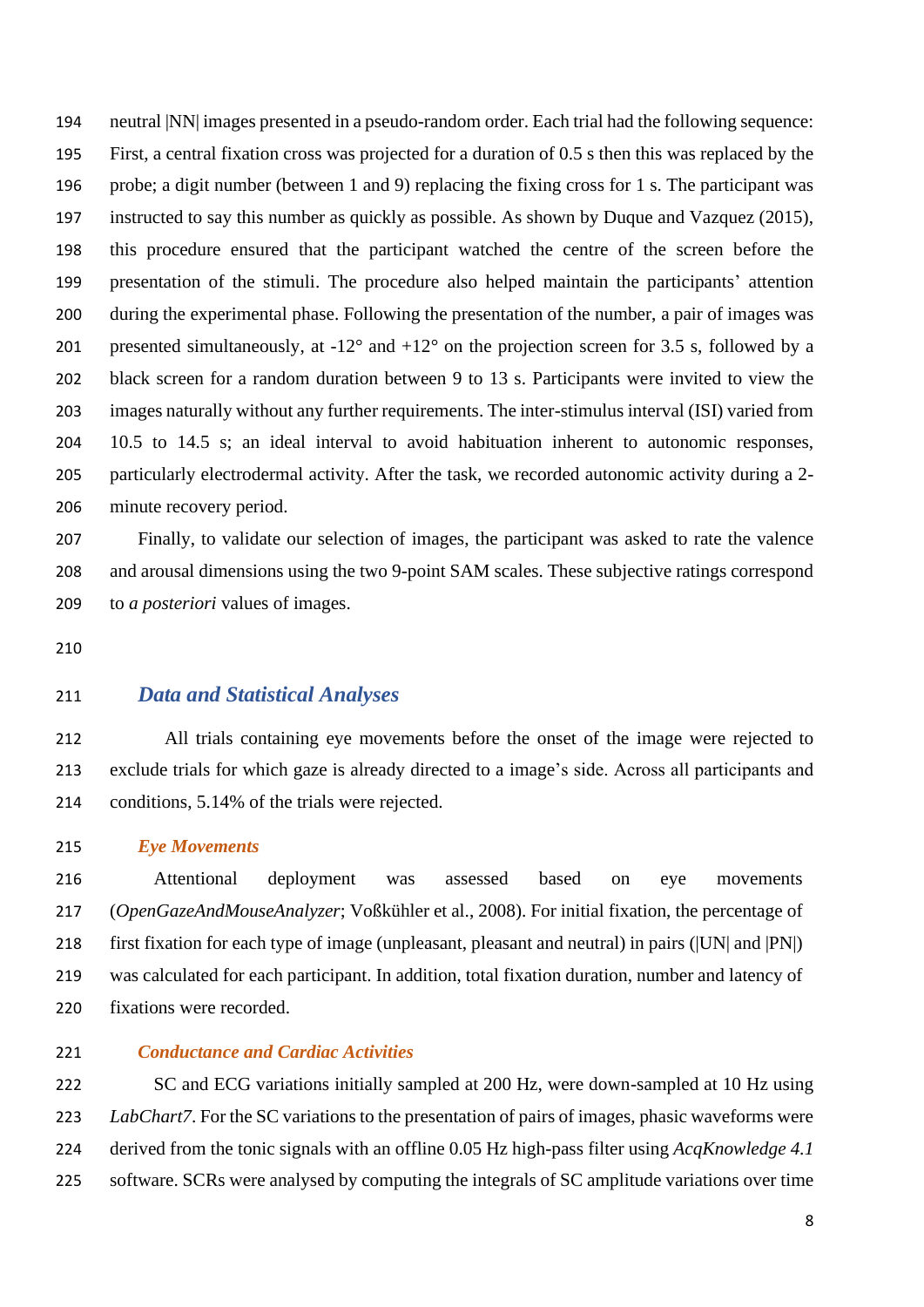226 for each condition and participant. One participant with no SCR was excluded from the analysis. For the ECG, the instantaneous heart rate in beats per minute (BPM) was calculated from the R wave intervals and smoothed using the triangular Bartlett window with a 1 s width using *LabChart7*. SC variations in response to stimulation were obtained by subtracting the average over a 3 s pre-stimulus period from the 10 s post-stimulus period data. For each condition and participant, after the baseline correction (-3 to 0 s), we averaged the epochs (-3 to 10 s), time-232 locked to the stimulus onset. Finally, we analysed the heart rate variability (HRV) during the 2 minutes of baseline and recovery periods. HRV quantification was computed with an in-house customised program *MATLAB* program referring to HRV guidelines (Berntson et al., 1997). The R-R intervals were detrended with a smoothness-prior method in order to remove the slow (< 0.04 Hz) non-stationary trends from the HRV signal. For the frequency domain method, a power spectrum density analysis was performed for the RR interval series using fast Fourier transform method with the low frequency (LF) band set at 0.04-0.15 Hz and a high frequency (HF) band set at 0.15-0.4 Hz. The LF/HF ratio was also computed. For the time domain method, we computed the mean heart rate (HR), the standard deviation of HR (namely the variability of 241 the HR) as well as the root mean square of successive RR intervals differences (RMSSD).

#### *Statistical Analyses*

 Regarding emotion and in accordance with its dimensional theory (Lang et al., 1993), we tested for two emotional effects: 1) A valence effect (Unpleasant vs. Pleasant), being modelled by a first degree polynomial contrast (*Linear Contrast*, LC = | PN | - | UN | ; and 2) an arousal effect (Emotion vs. Neutral) being modelled by a second degree polynomial contrast (*Quadratic Contrast*,  $QC = (| UN |+ | PN |) / 2 - | NN |)$ . These contrasts were assessed with a repeated measure analysis of variance (ANOVA), applied to the individual subjective image assessments, eye movements, electrodermal and cardiac measurements with emotion (type of pairs: | UN |, | NN |, | PN |) as intra-subject factors.

 The analysis of the factors associated with the autonomic variables was performed by calculating the Pearson correlation coefficient given linear relationships were expected between variables and after inspection of scatterplots. Partial correlations were then assessed controlling for age and gender. The search for predictors of autonomic variables was performed with stepwise linear regression analyses. The multivariate model includes variables for which associations were observed between ocular and autonomic parameters. Thus, the model was constructed by including variables associated with SCRs, but also including covariates such as the age of participants, and their state and trait anxiety (STAI-A and STAI-B scores), regardless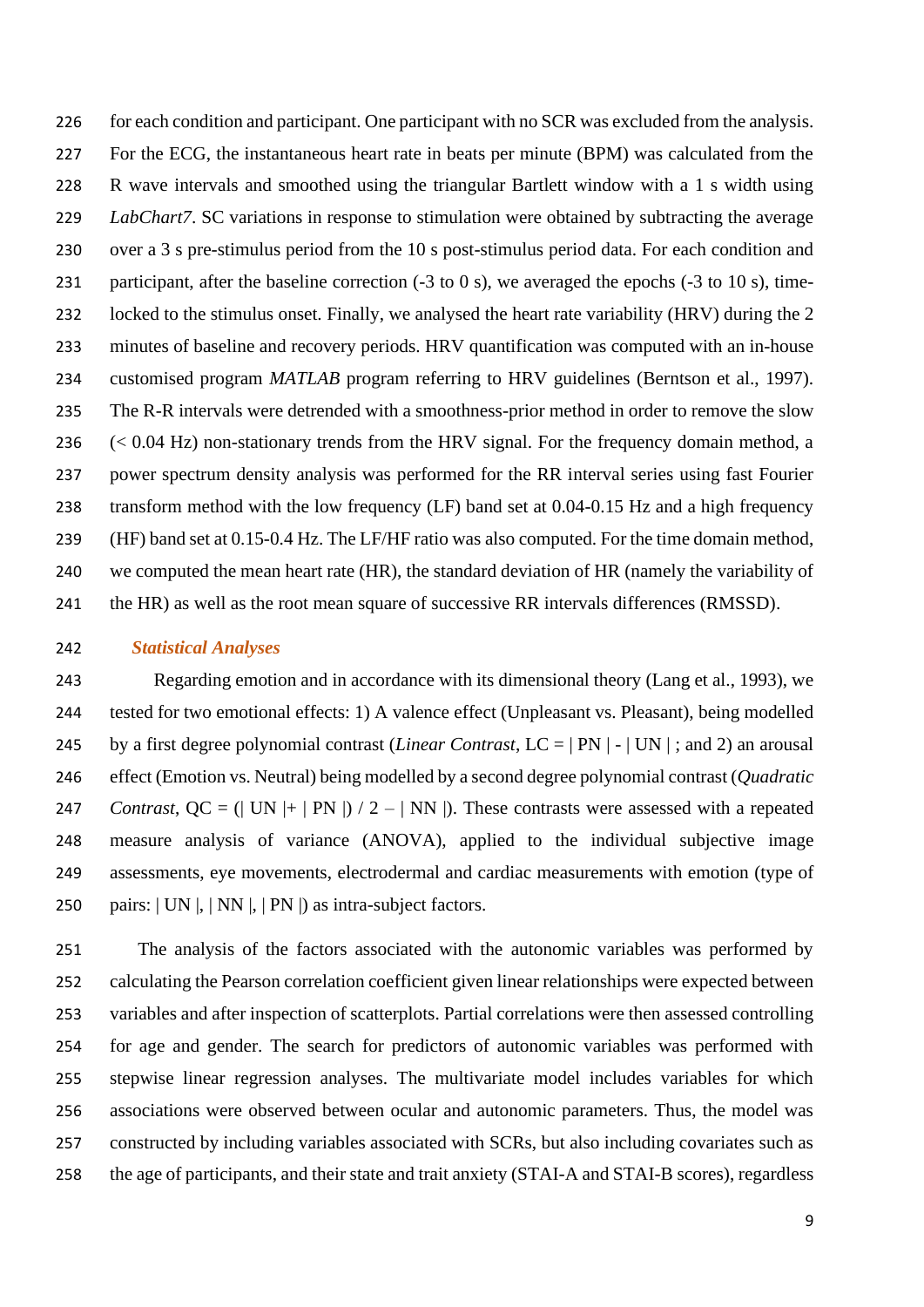259 of their degree of significance in the univariate analyses. The model selection was based on 260 considerations of the corrected Akaike information criterion (AICc). The validity of the 261 multivariate model was established by a study of the residuals.

## <sup>262</sup> **Results**

263 Concerning psychometry, STAI-B (trait anxiety) scores correlated with BDI (depression) 264  $(r_{33} = 0.810; p < 0.001)$  and STAI-A (state anxiety) scores  $(r_{33} = 0.631; p < 0.001)$ . BDI scores 265 correlated with STAI-A scores  $(r_{33} = 0.651; p < 0.001)$ .

### 266 *Eye Movements and Emotional Arousal*

267 Analysis of the contrasts revealed an emotional arousal effect on the initial fixation (QC: 268  $F_{(1,31)} = 7.144$ ; p = 0.012  $\eta^2 = 0.187$ ), first fixation latency (QC:  $F_{(1,31)} = 75.624$ ; p < 0.001;  $\eta^2$ 269 = 0.709), fixation duration (QC:  $F_{(1.31)} = 107.966$ ; p <0.001;  $\eta^2 = 0.777$ ) and number of fixation 270 (QC:  $F_{(1,31)} = 125,181$ ; p < 0.001;  $\eta^2 = 0.802$ ; **Figure 1**). However, no differences were observed 271 between unpleasant and pleasant for these parameters (initial fixation: LC:  $F_{(1,31)} = 2.827$ ; p = 272 0.103  $\eta^2 = 0.084$ ; first fixation latency : LC: F<sub>(1.31)</sub> = 0.040; p = 0.843;  $\eta^2 = 0.001$ ; fixation 273 duration : LC:  $F_{(1,31)} = 0.92$ ;  $p = 0.764$ ;  $\eta^2 = 0.003$ ; number of fixation : LC:  $F_{(1,31)} = 0.049$ ; p  $274 = 0.826$   $\eta^2 = 0.002$ ). In sum, eye movements were initially oriented and engaged by emotional 275 images.

#### 276 **[Insert FIGURE 1 about here]**

277

## 278 *Psychometry, Eye Movements and Autonomic Activity*

279 Mean SCRs to pairs of images correlated with depression ( $r_{32} = 0.475$ ; p = 0.005). Thus, 280 higher SCRs to images were associated with higher depression scores even when age or sex 281 were controlled (respectively  $r_{30} = 0.476$ ; p = 0.006 and  $r_{30} = 0.495$ ; p = 0.004). HF-HRV at 282 baseline correlated with the duration of fixation on pleasant images. Thus, higher HF-HRV at 283 baseline was associated with a longer duration of fixation on pleasant images during the task 284 ( $r_{31} = 0.374$ ; p = 0.035). This association was still observed when age was controlled ( $r_{29} =$ 285 0.375; p = 0.037) and was still marginally significant when controlled for sex (r<sub>29</sub> = 0.320; p = 286 0.079). During the task, a correlation was observed between ocular parameters and autonomic 287 reactivity: the difference of fixation latency between pleasant and unpleasant images (valence 288 effect) correlated with mean SCRs ( $r_{30} = -0.381$ ;  $p = 0.034$ ) even when age or sex were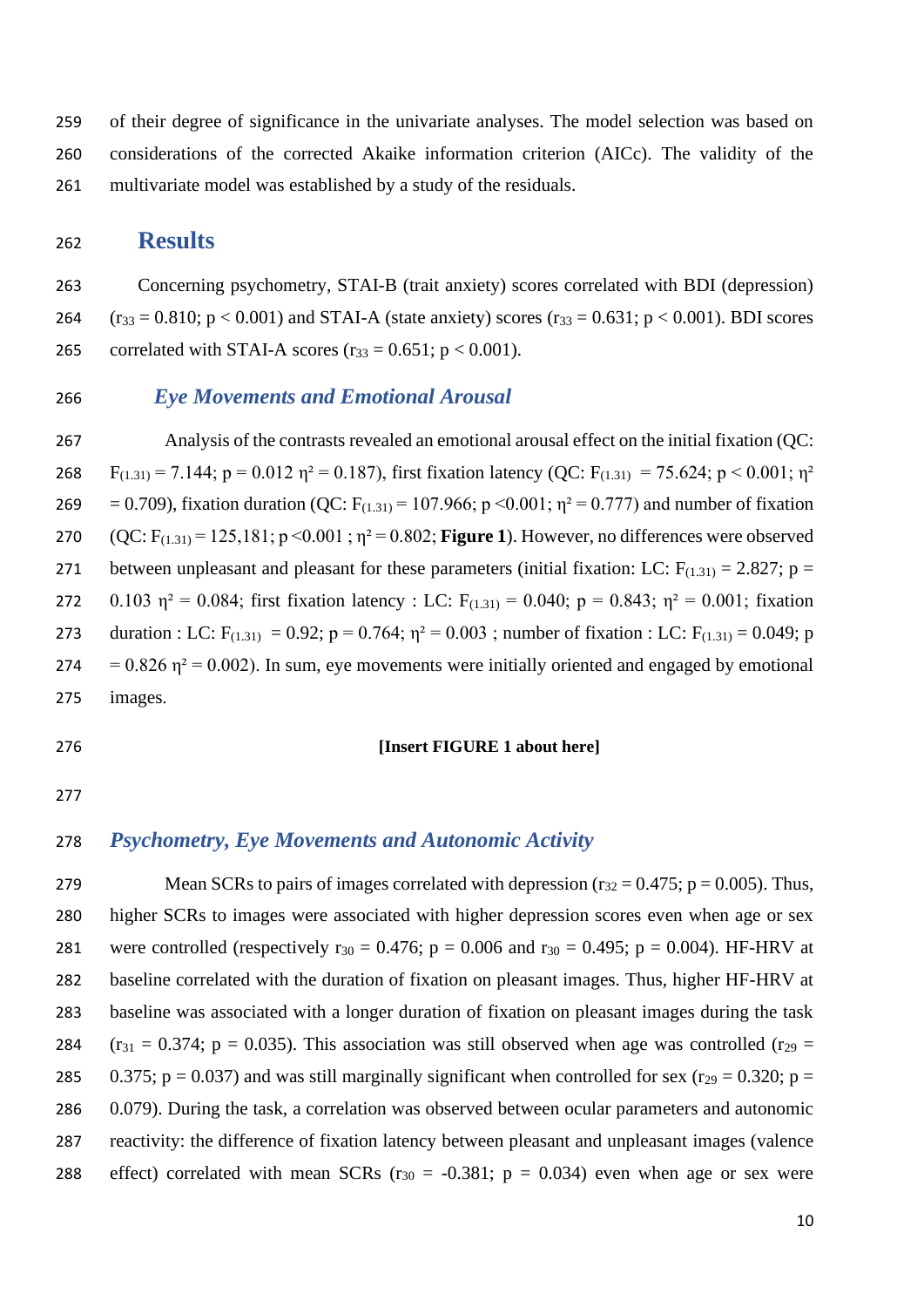289 controlled (respectively  $r_{28} = -0.380$ ;  $p = 0.038$  and  $r_{28} = -0.438$ ;  $p = 0.015$ ). No other 290 associations were found between ocular and autonomic variables ( $rs > 0.281$ ;  $ps > 0.120$ ) nor 291 between ocular variables and depression or anxiety ( $rs < 0.249$ ;  $ps > 0.170$ ).

### *Depression, Eye Movements and Autonomic Reactivity*

 As SCRs correlated with depression scores and with the valence effect on the fixation latency, the stepwise linear regression model was performed by including depression (BDI scores) and the latency of fixing pleasant and unpleasant images, the age of participants, and their state and trait anxiety (STAI-A and STAI-B scores).

 On the basis of the corrected Akaike information criterion (AICc), the selected model 298 for predicting SCRs was found to explain 21% of the variance in the integral of SCR (F3,29  $=$  $3.60$ ,  $p = 0.027$ ) and include the depression scores (BDI), the latency to fix pleasant images and the trait-anxiety scores (STAI-B) as predictors. The measures found did not point to the existence of significant collinearity between the predictors, minimal tolerance = 0.429 and maximal variance inflation factor (VIF) = 2.33 (**Figure 2 A1**).

#### **[Insert FIGURE 2 about here]**

304 In the model, depression scores  $(t = 2.22, p = 0.035)$  and the latency to fix pleasant 305 images ( $t = 2.33$ ,  $p = 0.028$ ) significantly contributed to a better prediction of the SCRs while 306 the trait-anxiety scores (t = -1.92,  $p = 0.066$ ) did not significantly contribute to the predictive power of the model. Hence, greater SCRs were associated with higher depression, with a coefficient of 1.30, and higher latency to fix pleasant images, with a coefficient of 0.05. Interestingly, contrary to what has been observed for depression scores and the latency to fix pleasant images, the coefficient describing the direction of the relation between STAI-B scores and SCRs was negative.

 In sum, the best model to predict SCRs integrate latency of fixation to pleasant images, depression and anxious scores such higher depression level and lower orientation to pleasant stimuli were expected to predict higher SCRs, after controlling for the other variables.

## **Discussion**

 The aim of this study was to investigate potential links between attentional bias and autonomic reactivity to emotional information and the implication of depressive symptomatology on these potential associations. Firstly, all recorded parameters of ocular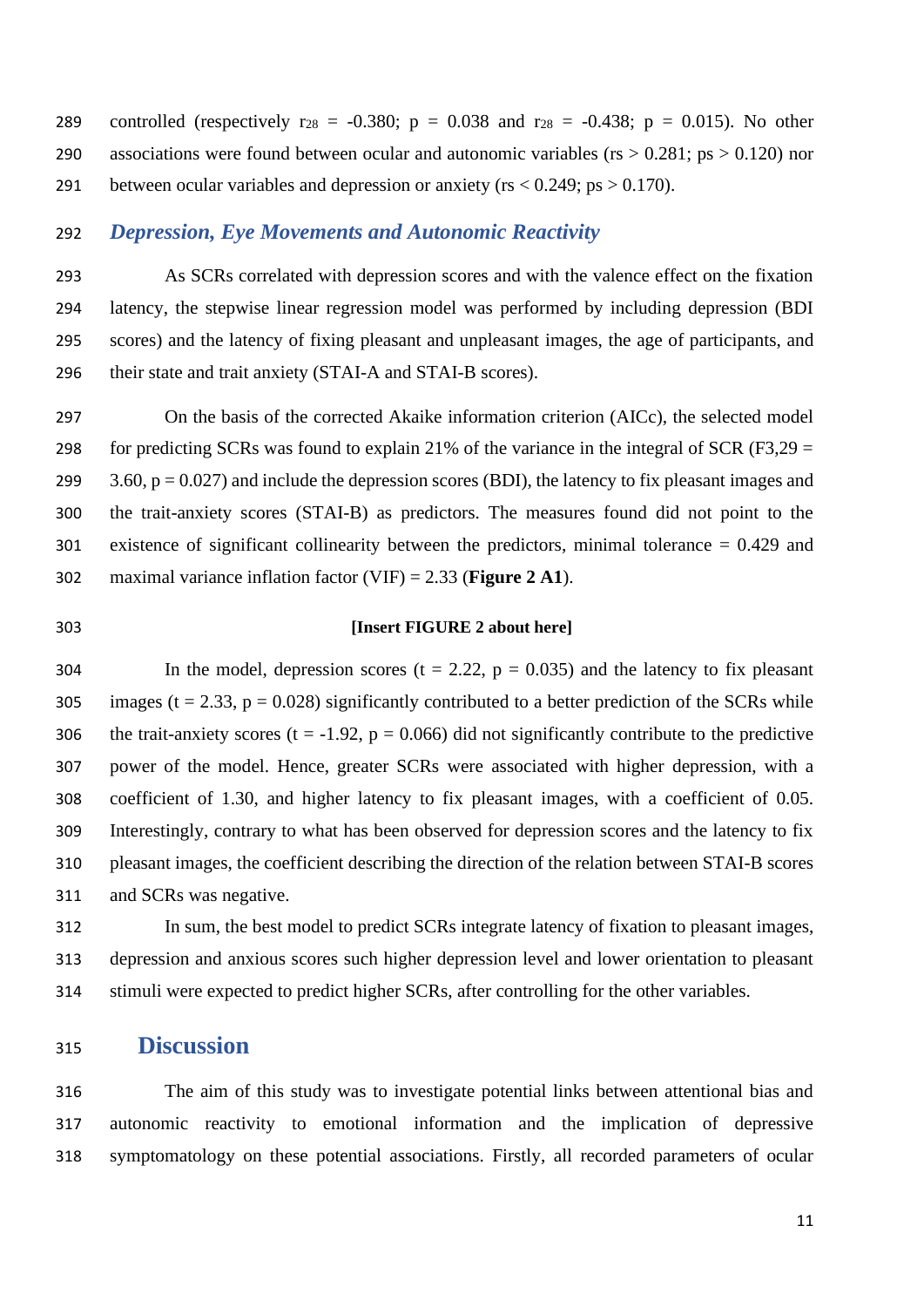behaviour indicated a preferential orientation of attention to emotional images. Secondly, higher orientation and maintenance of attention towards pleasant images were associated with lower values of autonomic arousal during baseline (HRV) and during the task (SC). Thirdly, the best model to predict SCRs of participants includes latency of fixation to pleasant images, and scores of depression and anxiety.

 The first result, showing a preferential orientation and maintenance of attention toward emotional contents, reflected by the initial fixation and the shorter latency to fixate upon emotional images, extends data from previous eye-tracking studies demonstrating that emotional stimuli benefit from enhanced perceptual processing, with more fixations, especially during the first saccades (Niu et al., 2012). In terms of unpleasant and pleasant value of images, no attentional preference was observed for one over the other, suggesting that attentional bias depends only on the arousal dimension of emotion.

 Depressive symptomatology was not correlated with any ocular parameter which is consistent with few studies that failed to report bias for emotion in people with depression or dysphoria (Koster et al., 2006; Elgersma et al., 2018). Moreover, data from the literature report an attentional bias in depression towards "mood-congruent" or "dysphoric" information, using discrete emotional stimuli, and mainly for attention maintenance indicators (Armstrong & Olatunji, 2012). The present study did not use mood-congruent stimuli but natural scene based on dimensional theory of emotion, which could explain that such correlation was not observed. Besides, in the present study, the images' selection was carried out in order to ensure homogenised arousal differences between the two images constituting the pairs. Thereby, attention may have been captured by the emotional image regardless of symptomatology for all participants.

 The second result supports specific links between attentional bias to pleasant information and the expression of autonomic arousal both at baseline and during the task. During the baseline, greater HF-HRV was associated with longer fixation on pleasant images. Hence, higher parasympathetic influence, and thus increased HF-HRV, appears linked to maintenance of attention toward pleasant information. The polyvagal theory (Porges, 2007) proposes that baseline cardiac measures of parasympathetic activity can index the capacity to adapt to the environment. More precisely, parasympathetic HRV activity at rest and reactivity are associated with adaptive expression of emotion and self-regulatory skills. Therefore, our observed association between baseline autonomic activity and preferential attention to pleasant information reveals a positive impact of a more parasympathetic psychophysiological state on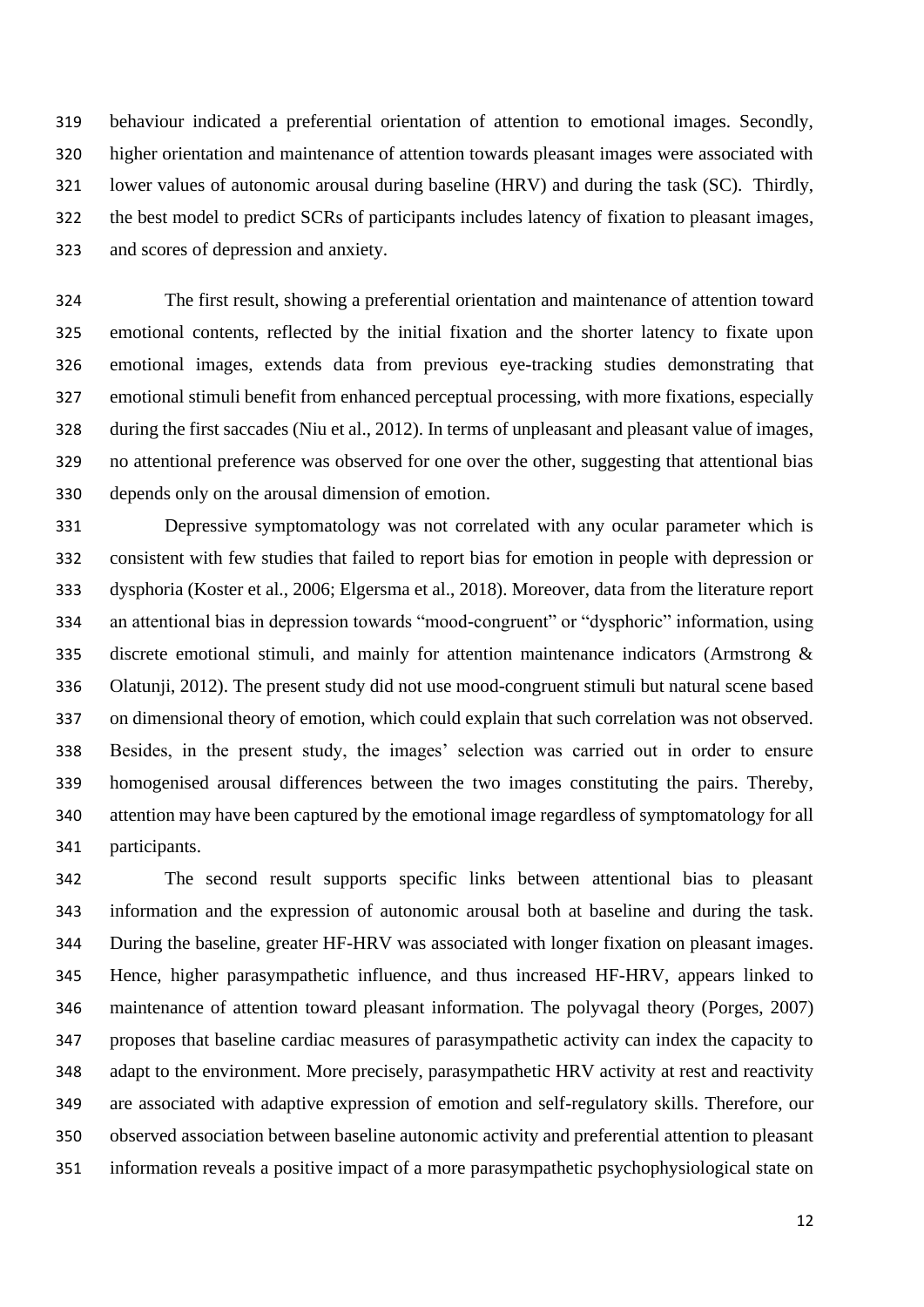an upcoming emotional task in the domain of emotional regulation (Beauchaine, 2001). Individuals with higher parasympathetic activation at baseline may be better able to employ the best strategies to respond to stressful emotional challenges by focusing on pleasant information. The present results also reinforce the neurovisceral integration model (Thayer and Lane, 2000), which postulates that cardiac activity, through HRV, is informative about the integrity of brain networks supporting interaction between emotion and cognition. However, this association became marginally significant when sex is controlled. Indeed, sex differences on HRV have been reported with higher HRV in women characterised by a relative dominance of vagal activity (Koenig and Thayer, 2016). Due to the sample size, it seems difficult to conclude on sex differences for HRV and it is therefore advisable to remain cautious about this result. Additional data on the association between attentional and autonomic measurement in relation to sex are necessary and may point out different associations for these parameters for men and women.

 During the task, a valence effect on the fixation latency was associated with autonomic reactivity. Individuals who fixated upon pleasant stimuli more quickly showed lower SC to the pairs of images whereas the reverse was observed for fixation on unpleasant stimuli. This positivity bias, described in the attentional literature (Troller-Renfree et al., 2017) bears witness to a regulatory interaction between the capture of information and autonomic adaptation.

 The third result showed that the best model to predict SCRs integrate latency of fixation to pleasant information with depression and trait-anxiety scores. At psychometric level, higher depression predicted greater SCRs in response to pair of images while trait anxiety did not significantly contribute to the prediction of SCRs. At attentional level, measured by images' fixation latency, a lower attentional orientation towards the pleasant images was associated with greater SCRs. This association between pleasant orientation and autonomic reactivity is particularly interesting since depressed individuals appear to lack positive attentional bias (Duque & Vazquez, 2015) and are characterised by autonomic dysfunctions sometimes reported as increased autonomic activity (Branković, 2008; Wenzler et al., 2017). Consequently, attempts to reinforce such bias could help to attenuate autonomic activation and potentially serve as a protective homeostatic adaptation or a coping strategy. In the same vein, similar autonomic hyporeactivity to emotional challenges has already been reported, and interpreted as the expression of a coping strategy engaged to improve performance of a behavioural task (Naveteur et al., 2005). In this context, an intervention to attenuate autonomic reactivity could increase capacity to orient attention towards pleasant information which may be beneficial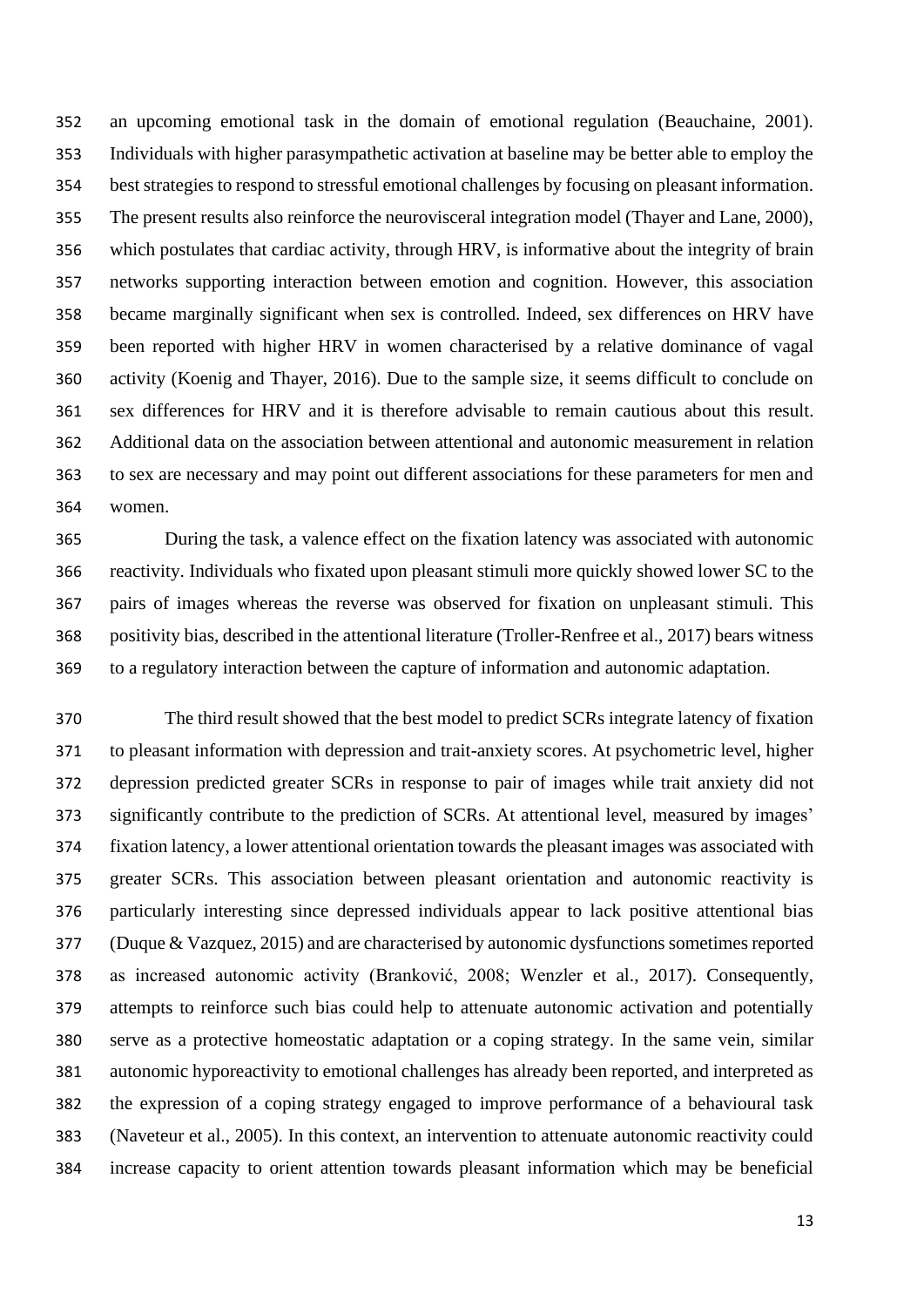especially for depressed individuals. Therefore, these results suggest that the pleasantness bias could constitute a cognitive marker of behavioural and autonomic adaptations to emotion.

 Finally, this study has several methodological strengths. First, we carefully considered influences of physical saliency of images on visual search and attention (Lucas & Vuilleumier, 2008) and gender differences in emotional assessment and reactivity (Bradley et al., 2001). Thus, we carried out a rigorous selection of stimuli for each type of pair of images (see **Appendix 1; Table S1**). Second, this study was enriched by taking into account both facets of the autonomic nervous system, sympathetic and parasympathetic, which potentially have distinct contributions to attentional and emotional processes. Third, the integration of behavioural and autonomic parameters, encompassing their reciprocal influences, allowed us to clarify the relationship between attentional bias and autonomic reactivity and the relation with depressive symptomatology. The study also had some limitations, notably the sex-ratio of participants. Indeed, even if images selection was homogenised between women and men, sex of participants seems to influence some of the association observed (e.g. HRV) and the sample size for men do not allow to examine potential sex differences properly on theses associations. Therefore, additional researches are needed to determine potential implication of this variable on interaction between attention and autonomic expression. Moreover, the choice of a non- clinical population constrains the scope of our results to moderate levels of depression. Indeed, participants are not clinically depressed in our sample. Nonetheless, even when considering lower depression levels, prominent effects were observed. Moreover, findings remain relevant since attentional bias is considered to be implicated in the development of clinical depression (Gotlib and Joorman, 2010).

 In conclusion, our characterisation of the association between attentional processes and specific patterns of autonomic reactivity extends a growing literature, and points in the direction of reciprocal influences of both systems that can lead to the personalisation of clinical remediation and rehabilitation procedures, including attentional training and/or biofeedback therapies. Furthermore, the data obtained in this work argue in favour of evidence-based interventions using attentional training towards pleasant information. Consequently, considering the lack of orientation to pleasant information and autonomic dysfunction in depression, two strategies can emerge from these results. On the one hand, in depressed individuals who lack strong attentional bias toward pleasantness, attentional training towards emotionally positive information may be beneficial in reducing autonomic hyperarousal and reactivity to emotional information. On the other hand, in depressed individuals who show autonomic hyperarousal, biofeedback procedures based on HRV may be therapeutically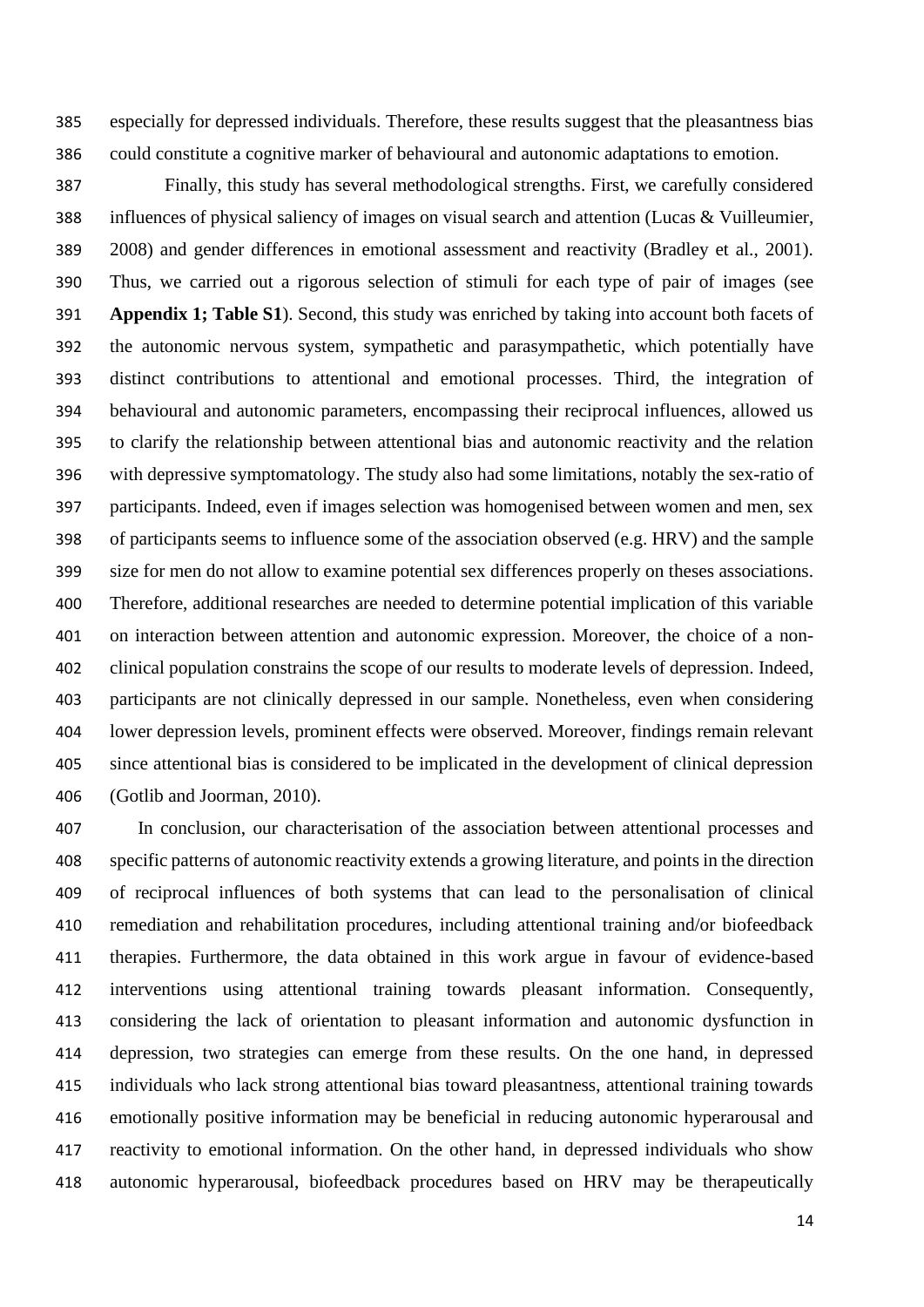beneficial, in part by fostering enhanced attentional bias toward pleasant information. Finally, our research supports an approach integrating both cognition and physiology to better understand their interdependence in healthy and pathological expressions of emotion.

## **Acknowledgements**

 We would like to acknowledge the organisations which support this project: CNRS, Pôle Recherche de la Faculté de Médecine and Université de Lille. We are also grateful to Clinical Imaging Sciences Centre, Brighton and Sussex Medical School, University of Sussex (UK) for stay facilities to S. Ranfaing.

## **Disclosure statement**

No potential conflicts of interest were reported by the author(s).

## **Funding Source**

 The present study received no specific grant from any funding agency, commercial or not-for-profit sectors and was supported by the annual financial support of University of Lille and CNRS to the DEEP Team of SCALab UMR 9193 (HS and LDZ), the Ministère de la Recherche, France (SR), the CNRS, the Ministère de la Recherche and the University of Lille, France (HS and JH). The funders had no role in the study design, data collection and analysis, decision to publish, or preparation of the manuscript.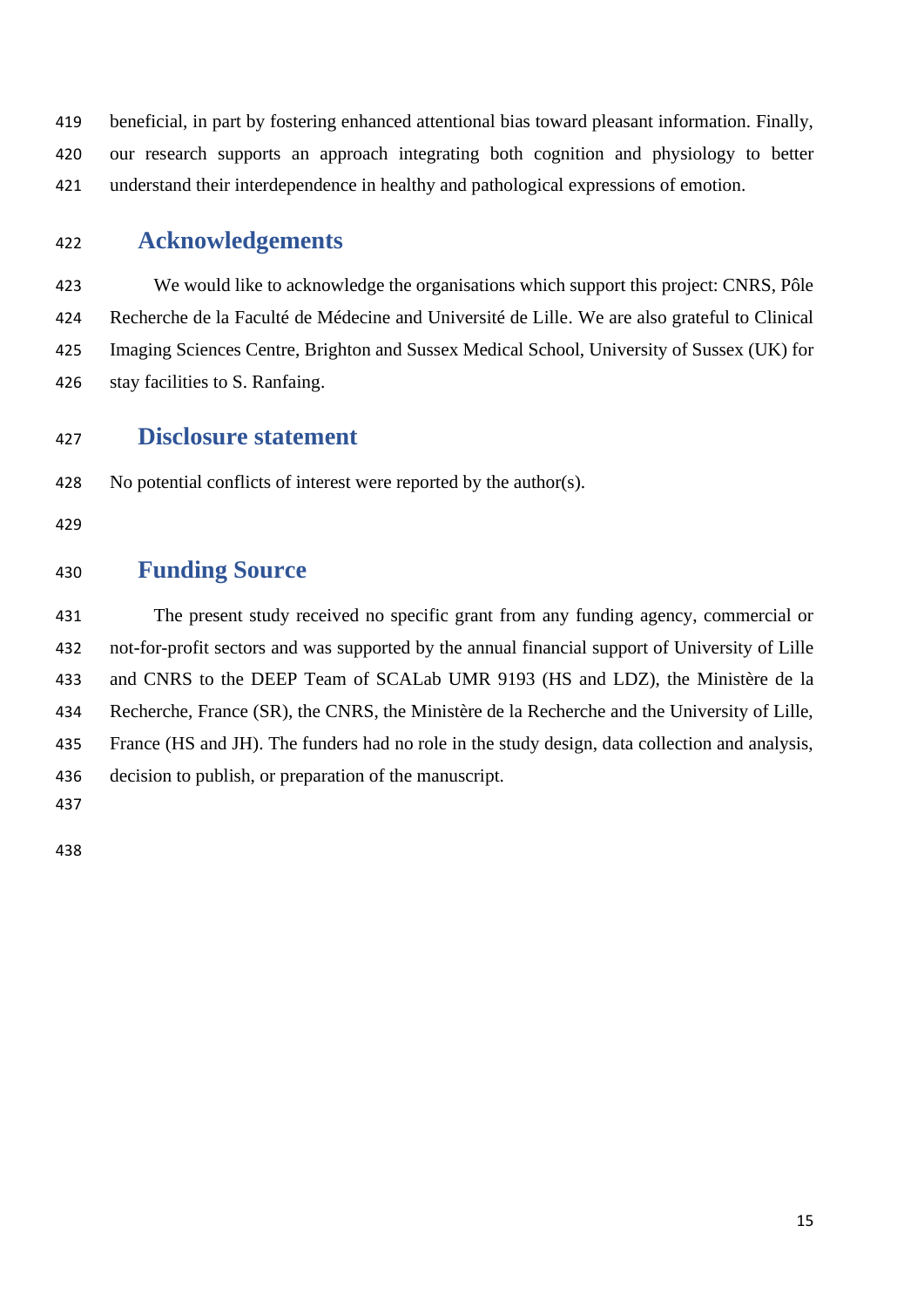## **References**

- Armstrong, T., & Olatunji, B. O. (2012). Eye tracking of attention in the affective disorders : A meta-analytic review and synthesis. Clinical Psychology Review, 32(8), 704‑723. https://doi.org/10.1016/j.cpr.2012.09.004
- Beauchaine, T. (2001). Vagal tone, development, and Gray's motivational theory : Toward an integrated model of autonomic nervous system functioning in psychopathology. Development and Psychopathology, 13(2), 183‑214. https://doi.org/10.1017/s0954579401002012
- Beck, A. T., Steer, R. A., Ball, R., & Ranieri, W. (1996). Comparison of Beck Depression Inventories -IA and -II in psychiatric outpatients. Journal of Personality Assessment, 67(3), 588‑597. https://doi.org/10.1207/s15327752jpa6703\_13
- Berntson, G. G., Bigger, J. T., Eckberg, D. L., Grossman, P., Kaufmann, P. G., Malik, M., Nagaraja, H. N., Porges, S. W., Saul, J. P., Stone, P. H., & van der Molen, M. W. (1997). Heart rate variability : Origins, methods, and interpretive caveats. Psychophysiology, 34(6), 623‑648. https://doi.org/10.1111/j.1469-8986.1997.tb02140.x
- Boucsein, W. (2012). Principles of Electrodermal Phenomena. In Electrodermal Activity (p. 1‑86). Springer, Boston, MA. https://doi.org/10.1007/978-1-4614-1126-0\_1
- Bradley, M. M., Codispoti, M., Cuthbert, B. N., & Lang, P. J. (2001). Emotion and motivation I : Defensive and appetitive reactions in picture processing. Emotion (Washington, D.C.), 1(3), 276‑298.
- Bradley, Margaret M., & Lang, P. J. (1994). Measuring emotion : The self-assessment manikin and the semantic differential. Journal of Behavior Therapy and Experimental Psychiatry, 25(1), 49‑59. https://doi.org/10.1016/0005- 7916(94)90063-9
- Branković, S. B. (2008). System identification of skin conductance response in depression—An attempt to probe the 458 neurochemistry of limbic system. Psychiatria Danubina, 20(3), 310-322.
- Bylsma, L. M., Morris, B. H., & Rottenberg, J. (2008). A meta-analysis of emotional reactivity in major depressive disorder. Clinical Psychology Review, 28(4), 676‑691. https://doi.org/10.1016/j.cpr.2007.10.001
- Chapman, A., Devue, C., & Grimshaw, G. M. (2019). Fleeting reliability in the dot-probe task. Psychological Research, 83(2), 308‑320. https://doi.org/10.1007/s00426-017-0947-6
- Chong, L. J., & Meyer, A. (2020). Psychometric properties of threat-related attentional bias in young children using eye-tracking. Developmental Psychobiology. https://doi.org/10.1002/dev.22053
- 465 Critchley, H. D., & Harrison, N. A. (2013). Visceral influences on brain and behavior. Neuron, 77(4), 624–638. https://doi.org/10.1016/j.neuron.2013.02.008
- Damasio, A. R. (2000). A Second Chance for Emotion. In R. D. R. Lane, L. Nadel, G. L. Ahern, J. Allen, & A. W. Kaszniak (Éds.), Cognitive Neuroscience of Emotion (p. 12‑23). Oxford University Press.
- Delplanque, S., N'diaye, K., Scherer, K., & Grandjean, D. (2007). Spatial frequencies or emotional effects? A systematic measure of spatial frequencies for IAPS pictures by a discrete wavelet analysis. Journal of Neuroscience Methods, 165(1),
- 144‑150. https://doi.org/10.1016/j.jneumeth.2007.05.030
- De Zorzi, L., Ranfaing, S., Honoré, J., & Sequeira, H. (2021). Autonomic reactivity to emotion : A marker of sub-clinical anxiety and depression symptoms? Psychophysiology, 58(4), e13774. https://doi.org/10.1111/psyp.13774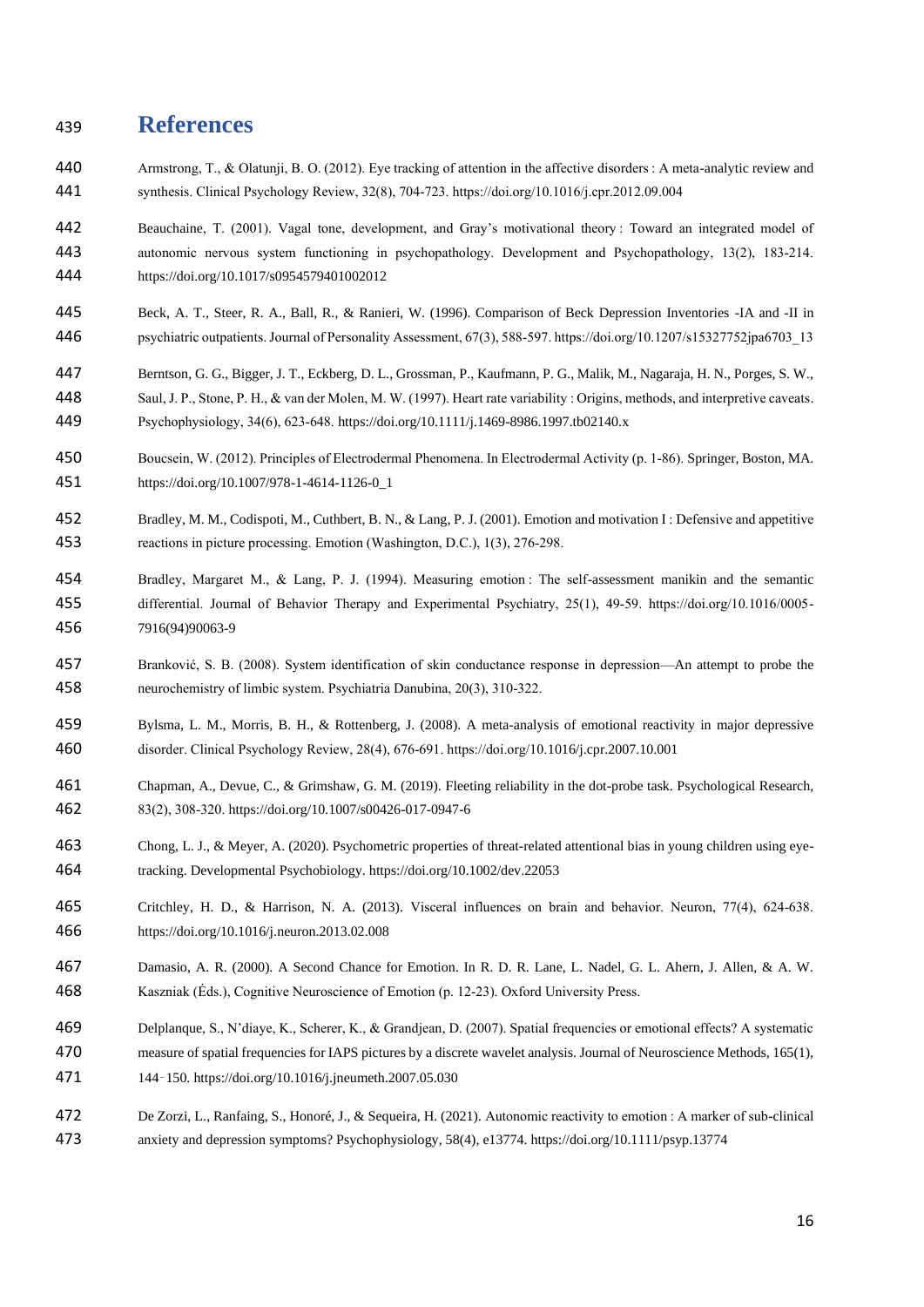- De Zorzi, L., Robin, M.-S., Honoré, J., Bubrovszky, M., Vaiva, G., & Sequeira, H. (2020). Depression restricts visual capture and promotes the perception of negative information. Biological Psychology, 154, 107923. https://doi.org/10.1016/j.biopsycho.2020.107923
- Duque, A., & Vázquez, C. (2015). Double attention bias for positive and negative emotional faces in clinical depression : Evidence from an eye-tracking study. Journal of Behavior Therapy and Experimental Psychiatry, 46, 107‑114. https://doi.org/10.1016/j.jbtep.2014.09.005
- Elgersma, H. J., Koster, E. H. W., Tuijl, L. A. van, Hoekzema, A., Penninx, B. W. J. H., Bockting, C. L. H., & Jong, P. J.
- de. (2018). Attentional bias for negative, positive, and threat words in current and remitted depression. PLOS ONE, 13(10), e0205154. https://doi.org/10.1371/journal.pone.0205154
- Fox, E., Cahill, S., & Zougkou, K. (2010). Preconscious Processing Biases Predict Emotional Reactivity to Stress. Biological Psychiatry, 67(4), 371‑377. https://doi.org/10.1016/j.biopsych.2009.11.018
- Gotlib, I. H., & Joormann, J. (2010). Cognition and depression : Current status and future directions. Annual Review of Clinical Psychology, 6, 285‑312. https://doi.org/10.1146/annurev.clinpsy.121208.131305
- Ingram, R. E., Miranda, J., & Segal, Z. V. (1998). Cognitive vulnerability to depression (p. xiii, 330). Guilford Press.
- Kemp, A. H., Quintana, D. S., Gray, M. A., Felmingham, K. L., Brown, K., & Gatt, J. M. (2010). Impact of depression and antidepressant treatment on heart rate variability : A review and meta-analysis. Biological Psychiatry, 67(11), 1067‑1074. https://doi.org/10.1016/j.biopsych.2009.12.012
- Koenig, J., & Thayer, J. F. (2016). Sex differences in healthy human heart rate variability : A meta-analysis.
- Neuroscience & Biobehavioral Reviews, 64, 288‑310. https://doi.org/10.1016/j.neubiorev.2016.03.007
- Koster, E. H. W., Leyman, L., Raedt, R. D., & Crombez, G. (2006). Cueing of visual attention by emotional facial expressions : The influence of individual differences in anxiety and depression. Personality and Individual Differences, 41(2), 329‑339. https://doi.org/10.1016/j.paid.2005.12.022
- Lang, P., Bradley, M., & Cuthbert, B. (2008). International affective picture system (IAPS) : Affective ratings of pictures and instruction manual. http://csea.phhp.ufl.edu/Media.html
- Lazarov, A., Abend, R., & Bar-Haim, Y. (2016). Social anxiety is related to increased dwell time on socially threatening faces. Journal of Affective Disorders, 193, 282‑288. https://doi.org/10.1016/j.jad.2016.01.007
- Lucas, N., & Vuilleumier, P. (2008). Effects of emotional and non-emotional cues on visual search in neglect patients : 501 Evidence for distinct sources of attentional guidance. Neuropsychologia, 46(5), 1401–1414. https://doi.org/10.1016/j.neuropsychologia.2007.12.027
- MacLeod, C., Mathews, A., & Tata, P. (1986). Attentional bias in emotional disorders. Journal of Abnormal Psychology, 95(1), 15‑20. https://doi.org/10.1037/0021-843X.95.1.15
- Mathôt, S., Schreij, D., & Theeuwes, J. (2012). OpenSesame : An open-source, graphical experiment builder for the social sciences. Behavior Research Methods, 44(2), 314‑324. https://doi.org/10.3758/s13428-011-0168-7
- Naveteur, J., Buisine, S., & Gruzelier, J. H. (2005). The influence of anxiety on electrodermal responses to distractors. International Journal of Psychophysiology, 56(3), 261‑269. https://doi.org/10.1016/j.ijpsycho.2004.12.006
- Niu, Y., Todd, R. M., Kyan, M., & Anderson, A. K. (2012). Visual and emotional salience influence eye movements. ACM Transactions on Applied Perception, 9(3), 1‑18. https://doi.org/10.1145/2325722.2325726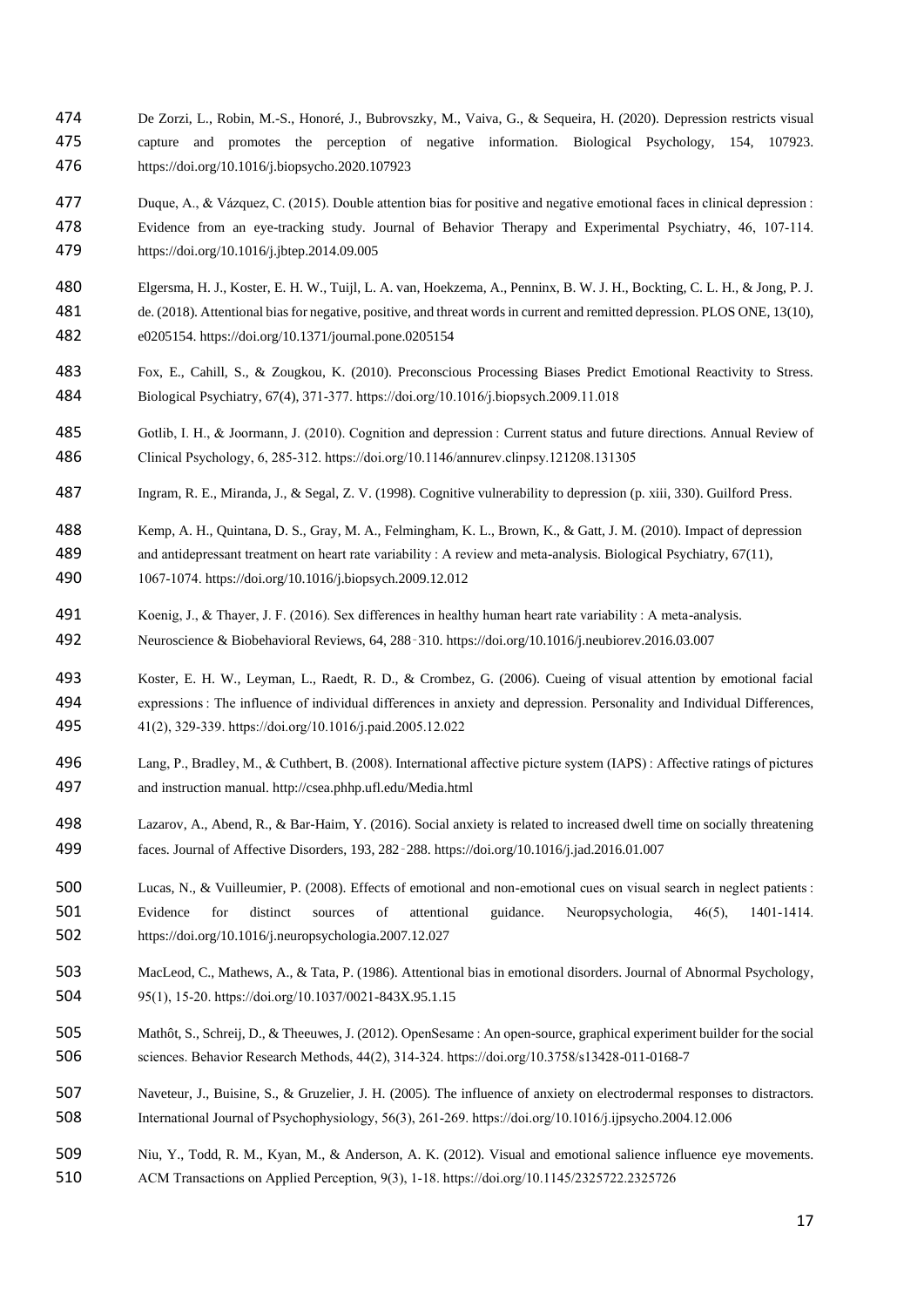- Paulus, M. P., & Stein, M. B. (2010). Interoception in anxiety and depression. Brain Structure & Function, 214(5‑6), 451‑463. https://doi.org/10.1007/s00429-010-0258-9
- Peckham, A. D., McHugh, R. K., & Otto, M. W. (2010). A meta-analysis of the magnitude of biased attention in depression. Depression and Anxiety, 27(12), 1135‑1142. https://doi.org/10.1002/da.20755
- 515 Porges, Stephen W. (2007). The Polyvagal Perspective. Biological psychology, 74(2), 116-143. https://doi.org/10.1016/j.biopsycho.2006.06.009
- Sears, C., Quigley, L., Fernandez, A., Newman, K., & Dobson, K. (2019). The reliability of attentional biases for emotional
- images measured using a free-viewing eye-tracking paradigm. Behavior Research Methods, 51(6), 2748‑2760.
- https://doi.org/10.3758/s13428-018-1147-z
- Shane, M. S., & Peterson, J. B. (2007). An evaluation of early and late stage attentional processing of positive and negative information in dysphoria. Cognition and Emotion, 21(4), 789‑815. https://doi.org/10.1080/02699930600843197
- Skinner, I. W., Hübscher, M., Moseley, G. L., Lee, H., Wand, B. M., Traeger, A. C., Gustin, S. M., & McAuley, J. H.
- (2018). The reliability of eyetracking to assess attentional bias to threatening words in healthy individuals. Behavior Research Methods, 50(5), 1778‑1792.
- Spielberger, C. D., Bruchon-Schweitzer, M., & Paulhan, I. (1993). STAI-Y : Inventaire d'anxiété état-trait forme Y. Éditions du centre de psychologie appliquée, DL 1993.
- Suess, P. E., Porges, S. W., & Plude, D. J. (1994). Cardiac vagal tone and sustained attention in school-age children. Psychophysiology, 31(1), 17‑22. https://doi.org/10.1111/j.1469-8986.1994.tb01020.x
- Thayer, J. F., & Lane, R. D. (2000). A model of neurovisceral integration in emotion regulation and dysregulation. Journal of Affective Disorders, 61(3), 201‑216. https://doi.org/10.1016/s0165-0327(00)00338-4
- Thoern, H. A., Grueschow, M., Ehlert, U., Ruff, C. C., & Kleim, B. (2016). Attentional Bias towards Positive Emotion Predicts Stress Resilience. PLOS ONE, 11(3), e0148368. https://doi.org/10.1371/journal.pone.0148368
- Troller-Renfree, S., McLaughlin, K. A., Sheridan, M. A., Nelson, C. A., Zeanah, C. H., & Fox, N. A. (2017). The beneficial effects of a positive attention bias amongst children with a history of psychosocial deprivation. Biological psychology, 122, 110‑120. https://doi.org/10.1016/j.biopsycho.2016.04.008
- Voßkühler, A., Nordmeier, V., Kuchinke, L., & Jacobs, A. M. (2008). OGAMA (Open Gaze and Mouse Analyzer) : Open- source software designed to analyze eye and mouse movements in slideshow study designs. Behavior Research Methods, 40(4), 1150‑1162. https://doi.org/10.3758/BRM.40.4.1150
- 539 Vuilleumier, P. (2015). Affective and motivational control of vision. Current Opinion in Neurology, 28(1), 29-35. https://doi.org/10.1097/WCO.0000000000000159
- Waechter, S., Nelson, A. L., Wright, C., Hyatt, A., & Oakman, J. (2014). Measuring Attentional Bias to Threat : Reliability of Dot Probe and Eye Movement Indices. Cognitive Therapy and Research, 38(3), 313‑333. https://doi.org/10.1007/s10608-013-9588-2
- Wenzler, S., Hagen, M., Tarvainen, M. P., Hilke, M., Ghirmai, N., Huthmacher, A.-C., Trettin, M., van Dick, R., Reif, A., 545 & Oertel-Knöchel, V. (2017). Intensified emotion perception in depression : Differences in physiological arousal and subjective perceptions. Psychiatry Research, 253, 303‑310. https://doi.org/10.1016/j.psychres.2017.03.040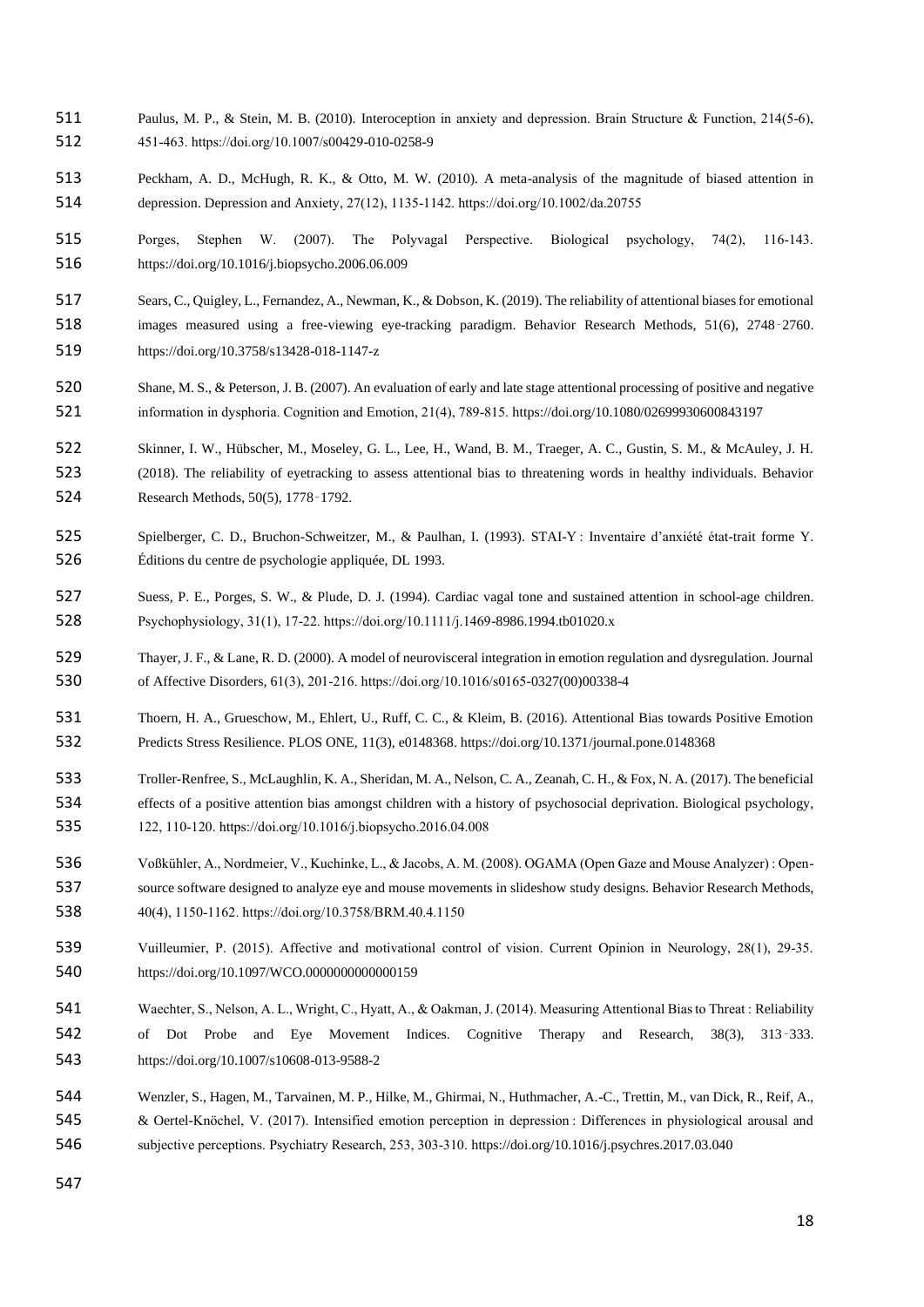# 548 *Table and Figures*

549

|               |      | Sample ( $N = 32$ ) |             |
|---------------|------|---------------------|-------------|
|               | Mean | <b>SD</b>           | $(Min-Max)$ |
| Age           | 21   | 2                   | $(18 - 24)$ |
| <b>STAI-A</b> | 30.4 | 9.7                 | $(20 - 58)$ |
| STAI-B        | 47.1 | 12.8                | $(25 - 71)$ |
| <b>BDI-II</b> | 13.3 | 10.4                | $(1 - 41)$  |

550 **Table 1. Demographic and psychometric characteristics of participants.**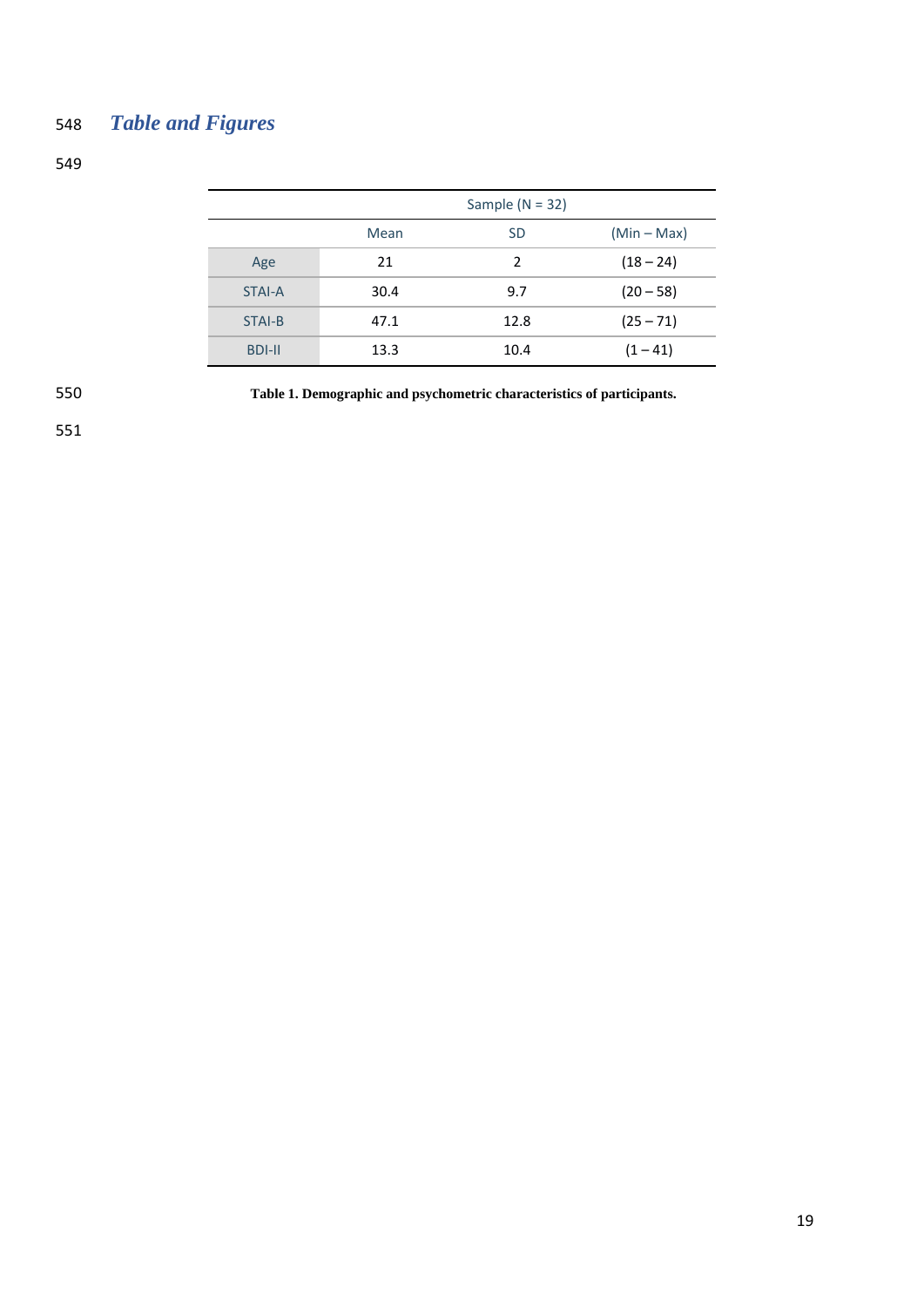

**Figure 1. Initial fixation and fixation latency (A-B) and total fixation duration and number of fixations (C-D) to image**<br>**553** emotion in |UN| and |PN| pairs. U: Unpleasant; N: Neutral; P: Pleasant; QC: Quadratic contras

**emotion in |UN| and |PN| pairs.** U: Unpleasant; N: Neutral; P: Pleasant; QC: Quadratic contrast.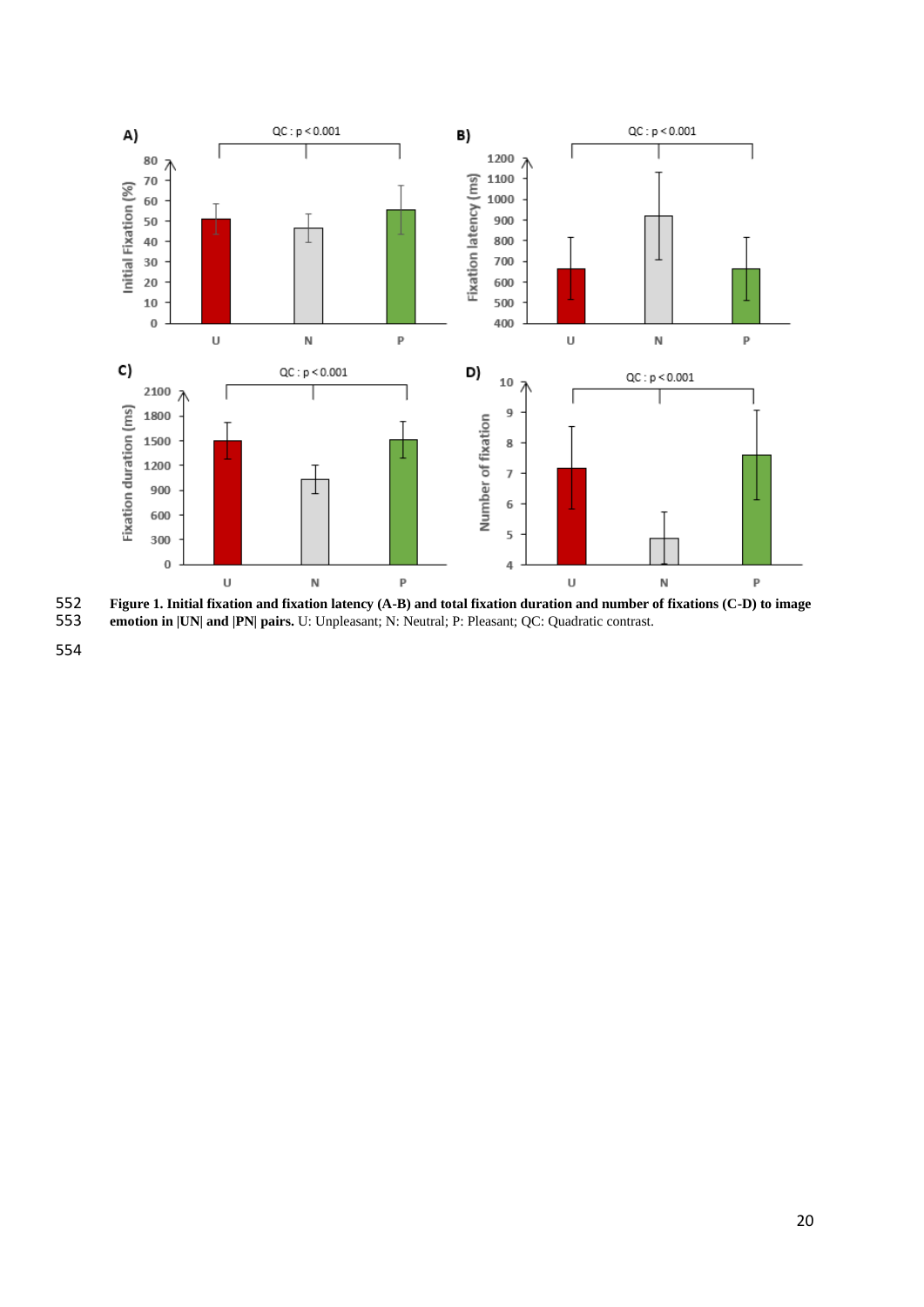

**Figure 2. A. Multiple linear regression model to predict SCRs.** VIF: maximal variance inflation factor, index allowing to verify the premise of multicollinearity (A1) and representation of the model (A2) B. Partial trace regression with intervals of confidence for BDI scores (B1) and for latency of fixation to pleasant images (B2).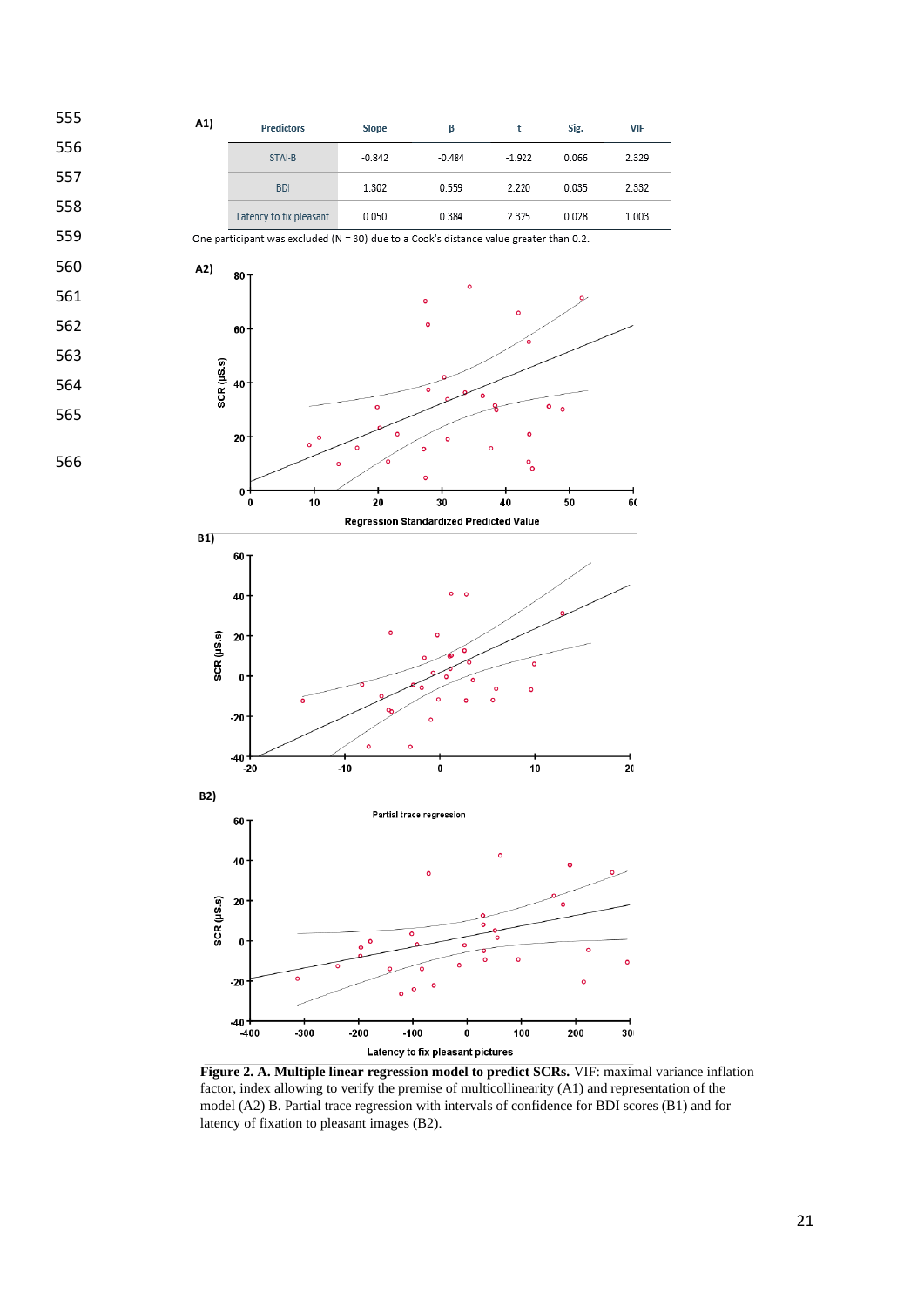# <sup>567</sup> **Appendices**

## 568 *Appendix 1: Images selection*

|                                   |                     | Women               |                     |         |                     | Men                 |                     |         | W/M   |
|-----------------------------------|---------------------|---------------------|---------------------|---------|---------------------|---------------------|---------------------|---------|-------|
|                                   | $U-N$               | $N-N$               | $P-N$               | p       | $U-N$               | $N-N$               | $P-N$               | p       | p     |
| Valence                           | 2,563<br>(0,829)    | 0,548<br>(0, 407)   | 2,473<br>(0,668)    | > 0,001 | 2,652<br>(0,621)    | 0,401<br>(0, 241)   | 2,281<br>(0,663)    | > 0,001 | 0.502 |
| <b>Activation</b>                 | 2,746<br>(0, 949)   | 0,501<br>(0, 344)   | 2,805<br>(0,984)    | > 0,001 | 2,485<br>(0,937)    | 0,547<br>(0, 349)   | 2,678<br>(1,066)    | > 0,001 | 0.502 |
| Luminance                         | 42,973<br>(37, 520) | 37,069<br>(25, 382) | 41,300<br>(34,078)  | 0,871   | 41,292<br>(24, 261) | 41,985<br>(30, 566) | 45,121<br>(27, 293) | 0,916   | 0.704 |
| Contrast                          | 19,411<br>(13, 826) | 21,620<br>(12, 766) | 18,570<br>(12, 383) | 0,792   | 15,798<br>(11,064)  | 17,726<br>(9, 295)  | 16,286<br>(14, 325) | 0,890   | 0.200 |
| Luminance<br>(R)                  | 42,846<br>(35, 427) | 36,542<br>(22, 893) | 46,769<br>(35, 522) | 0,659   | 45,321<br>(35, 155) | 45,965<br>(29, 572) | 48,051<br>(32, 176) | 0,969   | 0.504 |
| Contrast (R)                      | 19,717<br>(13, 838) | 22,692<br>(15, 125) | 18,869<br>(12, 797) | 0,720   | 20,565<br>(14, 880) | 16,888<br>(10, 719) | 17,884<br>(11, 968) | 0,698   | 0.468 |
| Luminance<br>(G)                  | 41,892<br>(38, 487) | 39,115<br>(32, 486) | 43,611<br>(34, 817) | 0,936   | 44,000<br>(26, 756) | 44,386<br>(31, 426) | 47,708<br>(31,503)  | 0,929   | 0.569 |
| Contrast (G)                      | 18,969<br>(14, 722) | 21,646<br>(15,968)  | 19,000<br>(12, 785) | 0,837   | 16,549<br>(13, 788) | 16,536<br>(12, 298) | 16,997<br>(14, 822) | 0,994   | 0.273 |
| Luminance<br>(B)                  | 54,553<br>(41, 430) | 44,421<br>(30, 608) | 53,355<br>(41, 504) | 0,716   | 47,938<br>(18, 047) | 52,475<br>(37, 773) | 48,761<br>(28, 520) | 0,897   | 0.880 |
| Contrast (B)                      | 23,999<br>(14, 607) | 27,288<br>(17, 579) | 23,142<br>(18, 017) | 0,763   | 17,734<br>(14, 854) | 21,057<br>(17, 558) | 26,196<br>(21, 305) | 0,419   | 0.380 |
| Low<br>frequencies<br>(Grey)      | 6,775<br>(6, 253)   | 9,781<br>(11, 364)  | 6,164<br>(3,779)    | 0,381   | 6,148<br>(9, 917)   | 8,0253<br>(7,804)   | 6,3499<br>(3,820)   | 0,747   | 0.643 |
| High<br>frequencies<br>(Grey)     | 1,152<br>(1, 387)   | 1,479<br>(2, 568)   | 0,925<br>(0, 812)   | 0,669   | 1,380<br>(2,560)    | 1,479<br>(1,762)    | 0,975<br>(0,804)    | 0,719   | 0.801 |
| Low<br>frequencies<br>(R)         | 6,149<br>(4,876)    | 8,315<br>(9, 291)   | 6,220<br>(3,798)    | 0,562   | 7,133<br>(8, 703)   | 5,921<br>(6,927)    | 4,930<br>(3, 348)   | 0,651   | 0.504 |
| High<br>frequencies<br>(R)        | 0,999<br>(0,997)    | 1,698<br>(3, 140)   | 0,9172<br>(0, 764)  | 0,468   | 1,363<br>(2,586)    | 1,705<br>(2, 357)   | 0,944<br>(0, 727)   | 0,583   | 0.748 |
| Low<br>frequencies<br>(G)         | 6,020<br>(5, 721)   | 9,132<br>(11, 022)  | 5,576<br>(3, 305)   | 0,345   | 5,193<br>(8, 357)   | 7,280<br>(8, 227)   | 5,560<br>(3,812)    | 0,678   | 0.546 |
| High<br>frequencies<br>(G)        | 1,048<br>(1, 133)   | 1,583<br>(2,716)    | 0,929<br>(0, 756)   | 0,537   | 1,319<br>(2,591)    | 1,579<br>(1,767)    | 0,861<br>(0,751)    | 0,548   | 0.858 |
| Low<br>frequencies<br>(B)         | 7,178<br>(5,619)    | 10,506<br>(14, 983) | 4,958<br>(4, 328)   | 0,267   | 6,911<br>(10, 878)  | 7,728<br>(10, 712)  | 6,085<br>(5, 361)   | 0,884   | 0.741 |
| <b>High</b><br>frequencies<br>(B) | 1,110<br>(1, 309)   | 1,286<br>(1,790)    | 0,949<br>(0, 935)   | 0,792   | 1,053<br>(1,653)    | 1,479<br>(1, 523)   | 0,994<br>(1,037)    | 0,582   | 0.834 |

569<br>570

Table S1. Physical properties from the pairs of images selected. Mean value and standard deviation of 571 differences between the two images composing each pair concerning valence, activation and physical properties for women 572 and men and for unpleasant-neutral (U-N), neutral-neutral (N-N) and pleasant-neutral (P-N) conditions.  $R = red$ ,  $B = blue$ ,  $G =$ 573 = green,  $p = p$  value of multivariate analyses for each sex,  $W/M =$  comparisons between women and men.